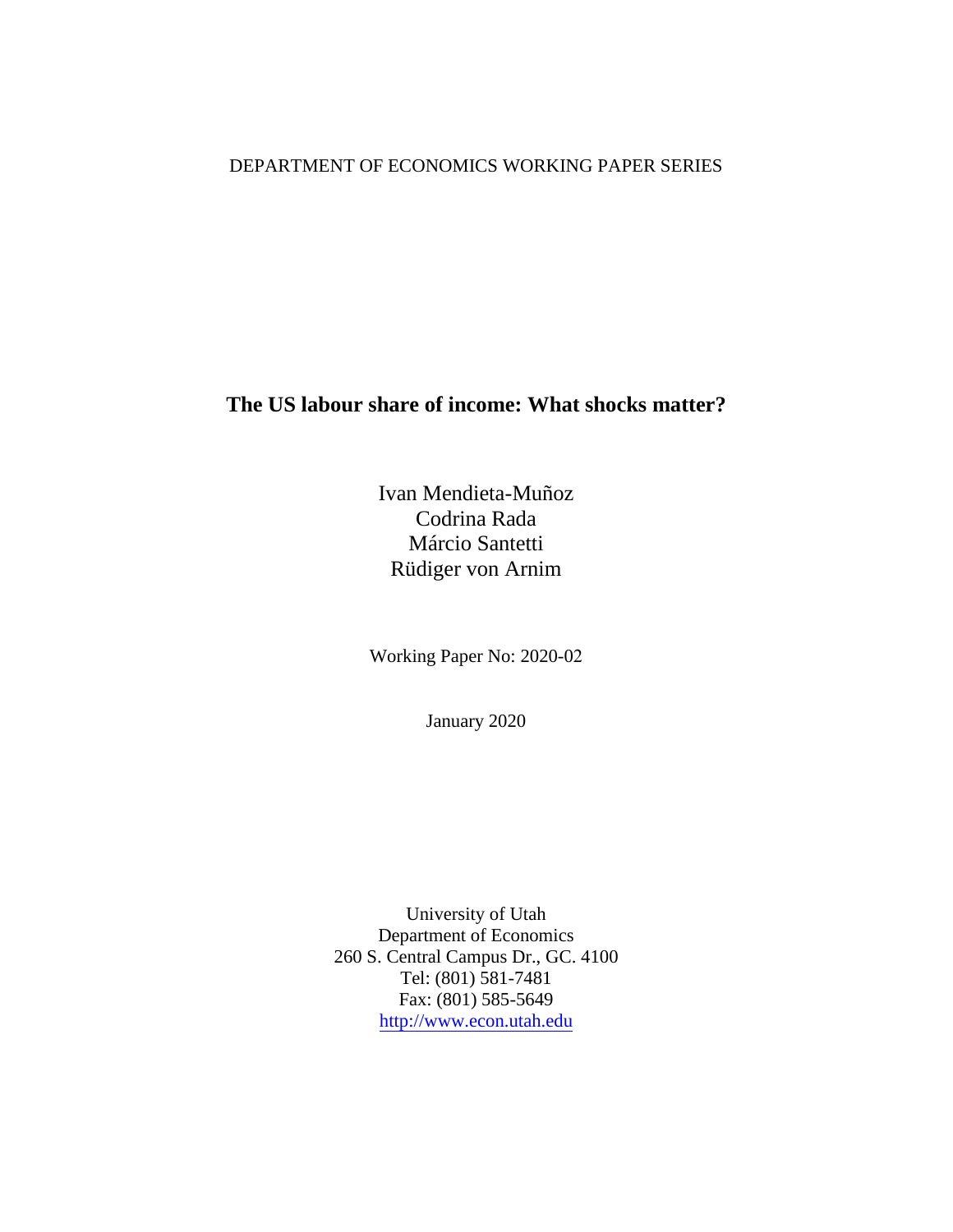#### **The US labour share of income: What shocks matter?**

Ivan Mendieta-Muñoz Department of Economics, University of Utah [ivan.mendietamunoz@utah.edu](mailto:ivan.mendietamunoz@utah.edu)

Codrina Rada Department of Economics, University of Utah [rada@economics.utah.edu](mailto:rada@economics.utah.edu)

Márcio Santetti Department of Economics, University of Utah [santetti@gmail.com](mailto:santetti@gmail.com)

Rüdiger von Arnim Department of Economics, University of Utah [rudiger.vonarnim@economics.utah.edu](mailto:rudiger.vonarnim@economics.utah.edu)

#### **Abstract**

We propose a novel methodological approach to disentangle the main structural shocks affecting the US labour share of income during the immediate post-war era (1948Q1- 1984Q4) and the Great Moderation (1985Q1-2018Q3). We motivate a SVAR model in aggregate demand, unemployment rate, real wage and labour productivity, which captures key components of the labour share. The paper then (i) demonstrates statistical support for separating the sample into two periods; (ii) employs the model to identify four structural innovations: aggregate demand, labour supply, wage bargaining, and productivity; (iii) quantifies the dynamic responses of the labour share to each structural shock; (iv) compares these results across the two periods; and (v) indicates their robustness to estimation of the impulse responses with stationary variables or in levels, and via local projections. The results show that the two periods differ substantially. First, in order of magnitude, the labour share responded mainly to productivity, aggregate demand, and wage bargaining shocks during the immediate post-war era; whereas wage bargaining, productivity, and aggregate demand shocks mattered most during the Great Moderation. Second, these impulse responses are statistically significantly different across the two periods for wage bargaining and productivity shocks. Increased (decreased) sensitivity to wage bargaining (productivity) shocks during the Great Moderation suggests that the decline in the labour share is driven by the factors that govern wage setting.

**Keywords:** US labour share of income; wage bargaining shocks; productivity shocks; aggregate demand shocks; labour supply shocks.

**JEL Classification:** E25; E24; E32.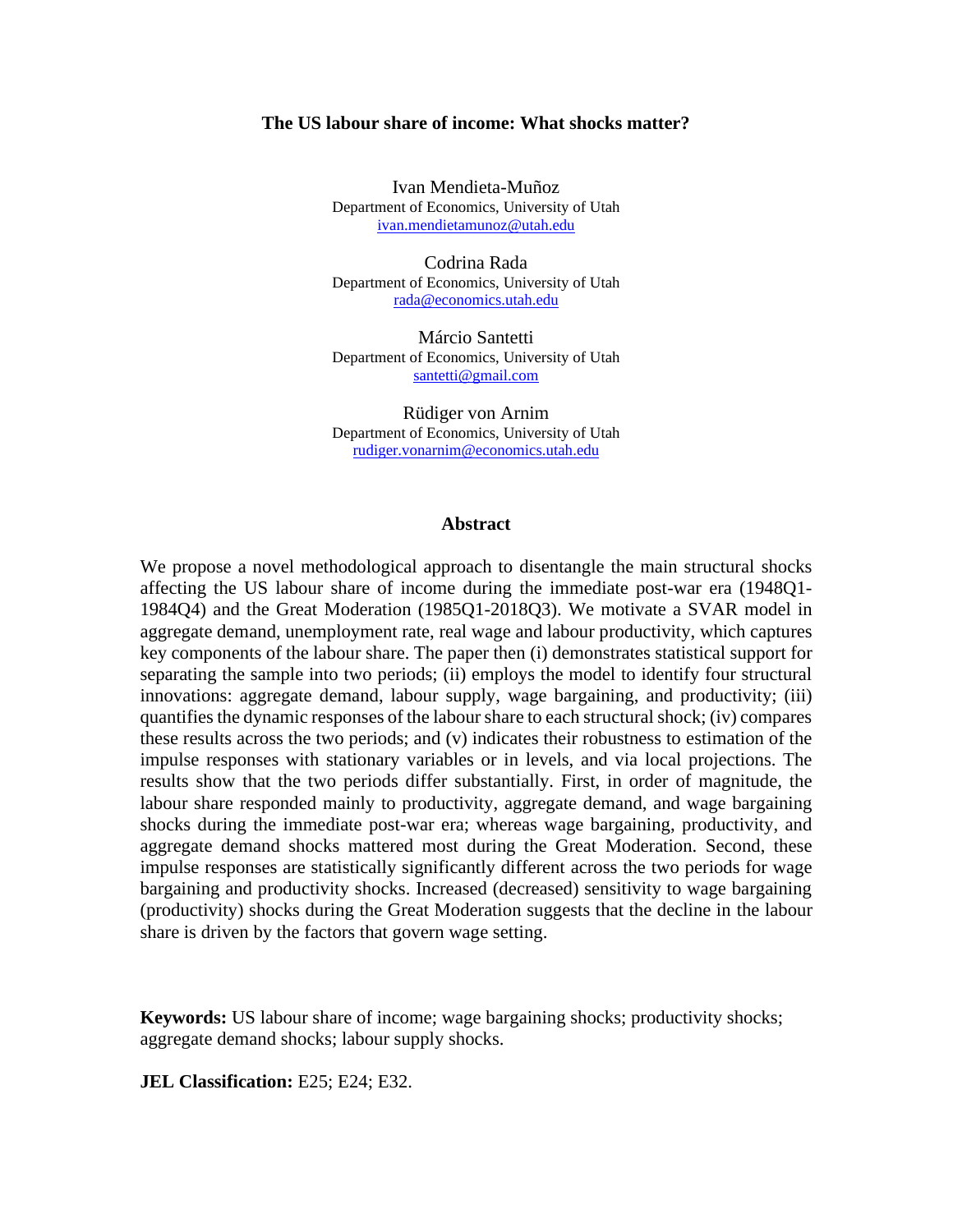### 1 Introduction

The study of the evolution of the labour share of income has been a focal point in different strands of literature aimed at explaining income inequality over time. This paper proposes a novel methodological approach to disentangle the main structural shocks affecting the US labour share of income. We seek to deepen our understanding of the changing dynamics of the labour share through an analysis that emphasises the importance of macroeconomic shocks across different periods.

We propose an empirical approach based on Structural Vector Autoregression (SVAR) models that allows us to identify the structural innovations that can be regarded as the main drivers of the labour share, and to estimate the response of the labour share to such structural shocks. The focus of this paper is on the short–run dynamic interactions; and we explicitly consider two different periods: the immediate post–war era  $(1948Q1-1984Q4)$  and the *Great Moderation*  $(1985Q1-2018Q3)$ , as there is ample evidence —also provided here in the context of the specific model put forth— that the characteristics of business cycles differed in each period.<sup>[1](#page-2-0)</sup> The implication in the context of the SVAR models is that the immediate post–war era and Great Moderation periods featured their own policies and institutions, which find expression in the identified structural shocks. This in turn enables comparison of the two sub–sample regimes.

Specifically, our empirical investigation involves the following steps. First, we estimate a SVAR model in four variables: aggregate demand, unemployment rate, real wage and labour productivity. These variables circumscribe the components of the labour share, which is of course definitionally related to the level of output, employment, real wages and labour productivity. The structural innovations derived from this SVAR identify four shocks: aggregate demand shocks, labour supply shocks, wage bargaining shocks and productivity shocks. Second, we split the sample into two periods, 1948Q1–1984Q4 and 1985Q1–2018Q3. We corroborate the existence of two substantially different periods in the dynamics of the US labour share by finding a statistically significant structural break in the SVAR model; and we report the impulse response functions (IRFs) derived from our identification strategy in both periods. Third, we quantify the response of the labour share itself in each period to the structural innovations identified in the previous step, and report the respective IRFs using bootstrapped standard errors in order to avoid problems associated with imputed regressors. Finally, we show the difference between IRFs across the two periods.

The main findings can be summarised as follows. We find that the relative importance of the four structural shocks to explain fluctuations of the labour share of income is different in each period. During the immediate post–war era, the dynamics of the labour share were mainly associated with —in order of relative importance—

<span id="page-2-0"></span><sup>1</sup>To label the period post–Volcker shock the "Great Moderation" is standard; discussion and references are supplied further below. The period from 1948 to 1973 is often labeled a "golden age", but since we include the years of crises throughout the Seventies and early Eighties, we label it simply as the immediate post–war era.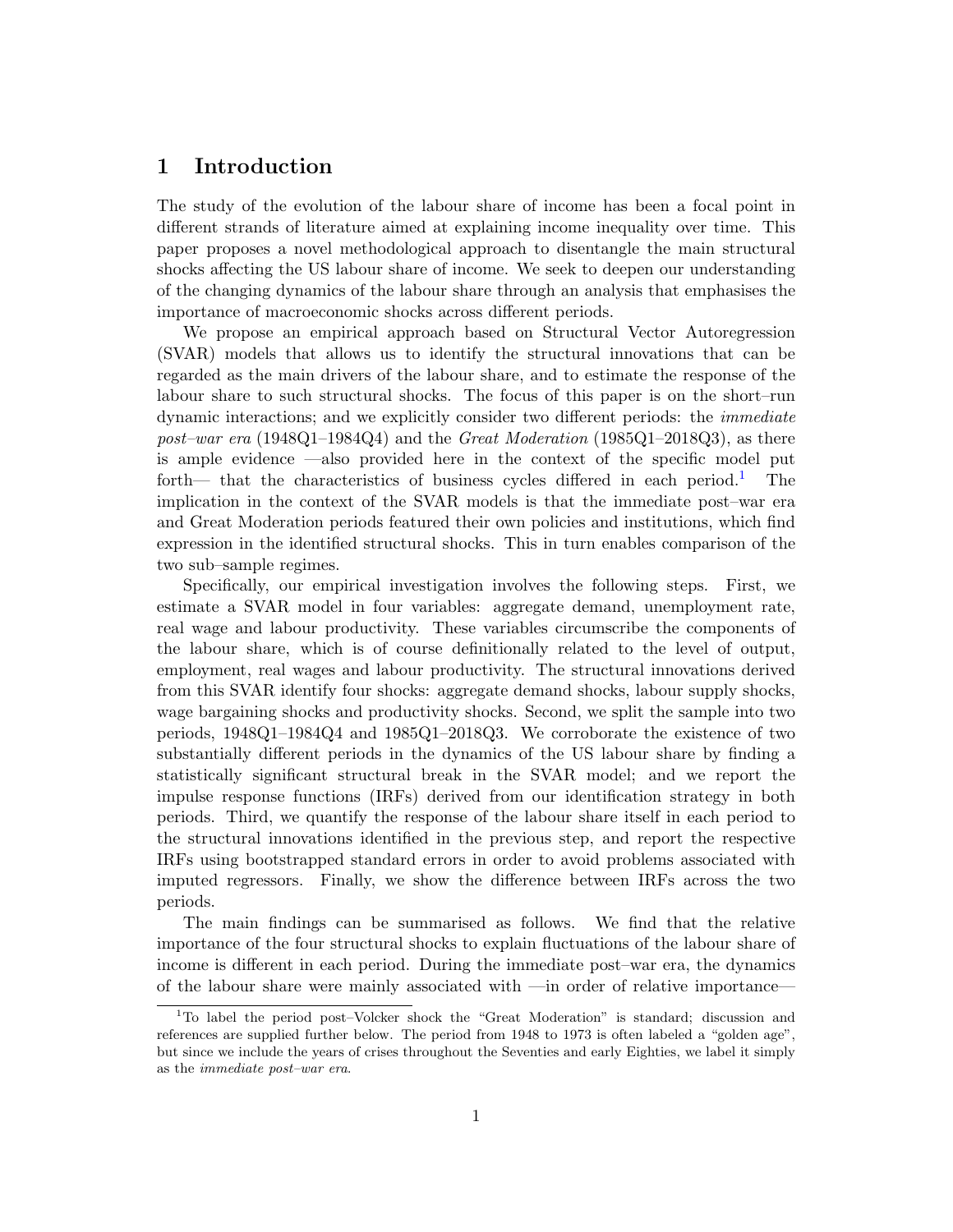productivity shocks, aggregate demand shocks and wage bargaining shocks. In contrast, during the Great Moderation, the labour share responded mainly to wage bargaining shocks, productivity shocks, and aggregate demand shocks, in that order. We see our main contribution in the comparison of these effects across the two periods. Crucially, (a) only wage bargaining shocks and productivity shocks have statistically significantly different effects on the labour share; and (b) the effect of wage bargaining shocks on the labour share has increased in the Great Moderation compared to the immediate post–war era, whereas that of productivity shocks has decreased. These results are robust to different SVAR model specifications  $(i.e.,$ considering all variables as stationary processes and in levels), and to the computation of local projections impulse response functions.

We derive one centrally important conclusion from these results: wage bargaining shocks stand out as the main driver of the labour share in the US economy since 1985. The implication is that labour's successes and setbacks in influencing the institutions and policies that govern wage setting take center stage in the structural change between post–war era and Great Moderation. The sustained decline in the labour share in the more recent period, hence, seems to be mainly associated with the erosion of the relative bargaining power of workers. This result potentially contrasts sharply with other research on changes in the functional distribution of income. For example, the declining importance of productivity shocks in our framework during the Great Moderation raises questions regarding the explanatory power of technological change as the only dominant force.

The remainder of the paper is organised as follows. Section 2 presents a review of selected literature. Our intent here is to provide relevant background regarding empirical and theoretical efforts that address the dynamics of the labour share, rather than being comprehensive. Section 3 describes our empirical approach and identification strategy. Section 4 presents and discusses our empirical results. Robustness tests are provided in Section 5. In the concluding section, we summarize the issues raised here.

### 2 Related literature

The decline in the labour share of income experienced by the US economy and other OECD countries in the last three to four decades has attracted considerable attention, and a multitude of explanations derived from distinct theoretical and empirical approaches have been suggested. The underlying causes are seen as related to, among others, technological change, financialization, globalization and structural changes in labour markets. Empirical approaches focus on the measurement of the labour share, including sectoral or firm–level decompositions. A common target is to identify correlations  $vis-\hat{a}-vis$  a number of variables in the aforementioned dimensions, such as international or domestic outsourcing, the role of differential monetary and fiscal regimes, as well as deunionization and other institutional factors. Here, we do not aim to comprehensively review this rapidly growing literature, but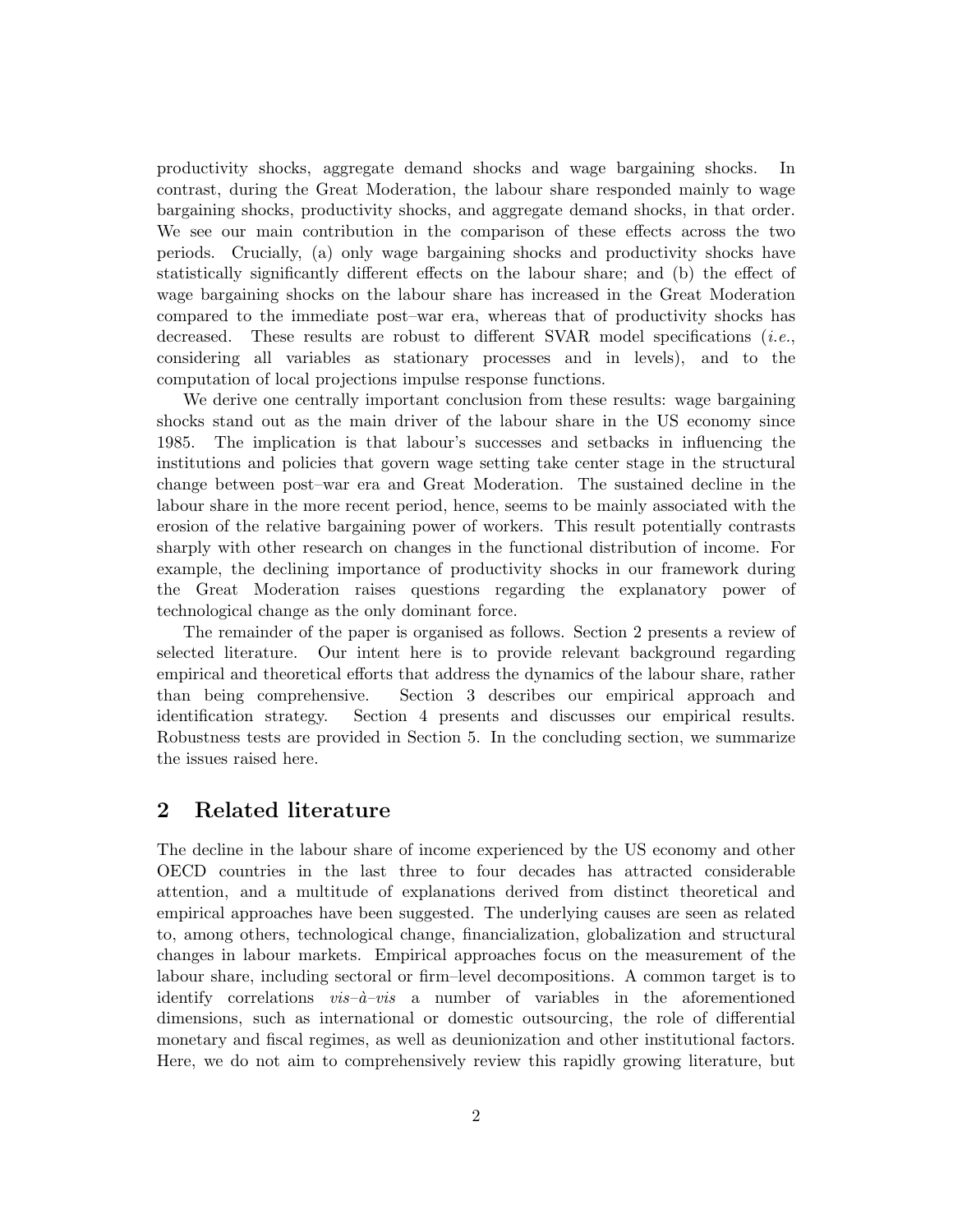rather provide a frame of reference for the approach laid out below.

Let us begin with a note on studies with sectoral or firm–level detail. [Elsby et al.](#page-19-0) [\(2013\)](#page-19-0) focus on the recent decline of the US labour share, investigating the magnitude, impacts, and main outcomes for the nonfarm business sector. According to their results, changes in the "payroll share," *i.e.* compensation of employees as a fraction of gross value added, dominate the decline in the overall labour share. They do not find evidence in favor of high capital–labour substitutability as a driving force, but report inconclusive findings regarding deunionization rates depressing workers' bargaining power. On the other hand, vertical specialisation (including through offshoring) appears to matter: increasing import exposure decreases payroll shares.

[Giannoni and Mertens](#page-20-0) [\(2019\)](#page-20-0) offer a broad array of results regarding sectoral labour shares, and several decomposition approaches are pursued. The authors pay careful attention to domestic outsourcing, specifically the purchase of service as inputs rather than provision thereof within the boundaries of the firm. The study concludes that there is no single dominant explanatory factor for the decline in the US labour share. Disaggregation is seen as critically important, since outsourcing of labour–intensive (service) activities implies a decline of labour shares in the outsourcing industry (or firm) that might not necessarily be reflected in the aggregate, as respective activities with higher labour shares expand.

Mendieta–Muñoz et al. [\(2019\)](#page-20-1) provide detail on the sectoral components of the decline in the US labour share. The aggregate change in the labour share is decomposed into changes in real compensation, labour productivity, employment structure and relative prices in fourteen sectors. A central insight is that the relationship between average productivity and average real wages varies across sectors. In contrast, relatively low productivity sectors contribute heavily to the aggregate labour share, whereas in relatively high productivity sectors, pay has increasingly become de–linked from productivity. Indeed, a shift of employment and output towards tertiary activities buffers the overall decline, since these sectors have relatively high labour shares.

Focusing on firm–level data, [Autor et al.](#page-18-0) [\(2017\)](#page-18-0) demonstrate that market concentration, or the rise of "superstar firms" matters. Low in number but with a large share of their specific markets, these companies have high mark–ups, and pay relatively lower wages to employees. Based on US Census panel data for six sectors —manufacturing, retail trade, wholesale trade, services, utilities and transportation, and finance— the authors conclude that industries with a greater increase in market share see larger declines in the labour share, too. Additionally, industries with greater concentration are also those with faster technological progress, as measured by patent–intensity or total factor productivity. The presumption is that technological dynamism enables firms to achieve such status, although it is cautioned that status maintenance could be linked to barriers of entry or uncompetitive behavior rather than ongoing efforts to innovate. However, to the extent that the decline in the labour share is driven merely by super–profits earned by leading firms in innovation, it represents a possibly benign view on these developments.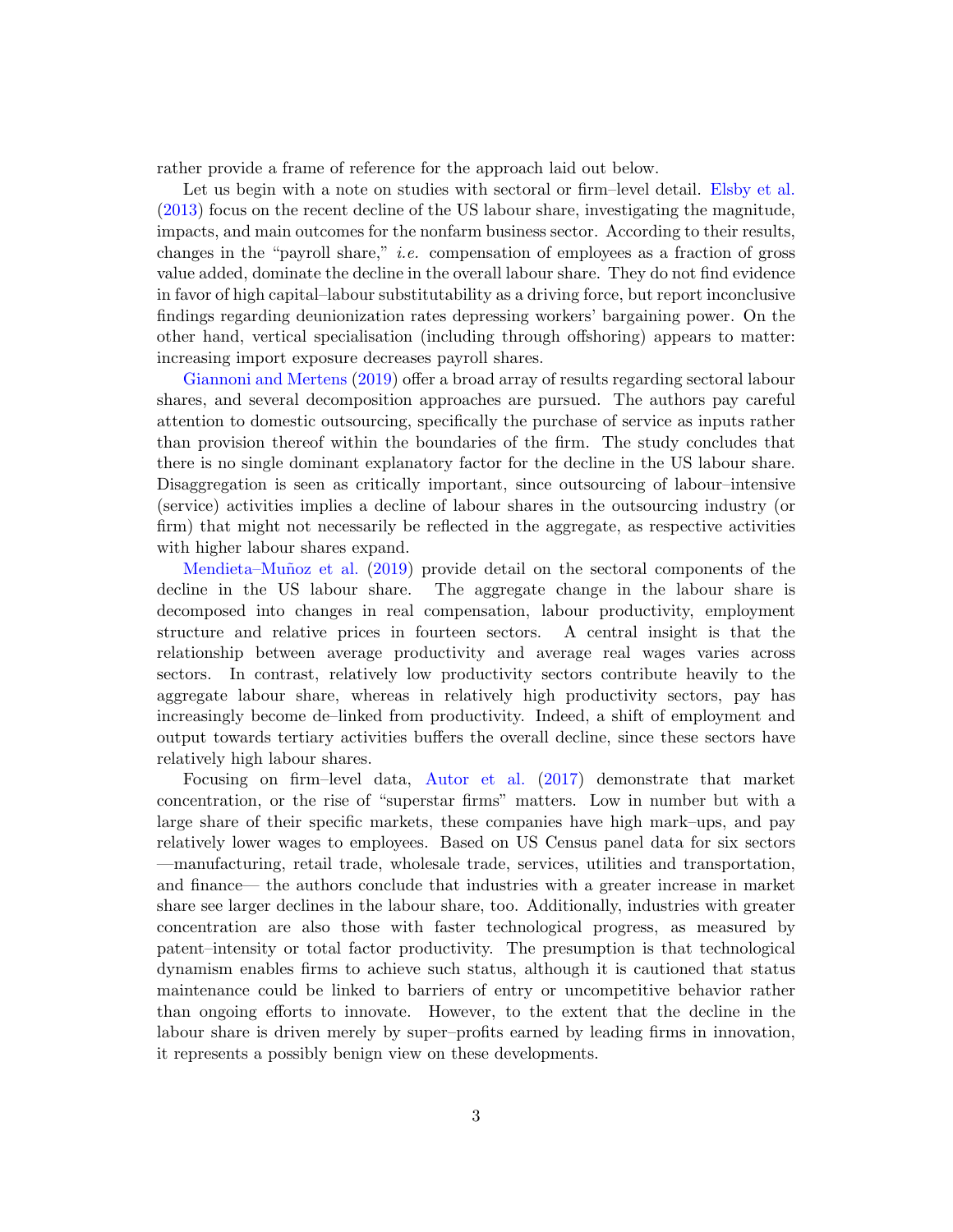Therefore, this literature emphasizes that the decline of the labour share appears to be driven by changes within sectors, rather than through reallocation of activity across sectors —especially since reallocation occurs to sectors with higher labour shares. Within those sectors, however, changes are dominated by reallocation of activity towards leading firms. Across units of observations, the unifying feature is that real wage gains do not keep pace with productivity gains.<sup>[2](#page-5-0)</sup> [Autor et al.](#page-18-0)  $(2017)$ note in conclusion that their analysis does not directly support a benign view of technological optimism, as it leaves questions regarding workplace fissuring and outsourcing unanswered. Sectoral and firm–level detail thus matter greatly, but these descriptive studies do not provide conclusive evidence for or against technological change or labour market institutions as dominant factors.

A separate set of papers leverages variation across OECD countries to investigate factors that affect labour shares at the country level. These factors often seek to proxy the major candidate variables, such as technological and/or structural change, financialization, globalization and labour market institutions. For example, [Pariboni](#page-20-2) [and Tridico](#page-20-2) [\(2019\)](#page-20-2) control for financialization, unemployment, dividends–GDP ratio, globalization, GDP growth, manufacturing share in total employment, and social protection variables in several regression models with the labour share as the dependent variable. Their findings for a panel of 28 OECD countries during the period 1976-2016 imply that structural change towards services, dividend distribution, and policies aimed at labour market flexibility are detrimental to the labour share. The authors posit that financialization aggravated structural change from manufacturing to services, which critically weakened organised labour.

[Hein](#page-20-3) [\(2013\)](#page-20-3) draws similar conclusions by analysing fifteen developed economies. He emphasises three main channels that explain the fall in labour shares for the entire sample since the 1980s, namely adverse changes in labour's bargaining power through deunionisation, a shift toward financial activities with lower labour inputs, and an increase in managerial salaries. The latter decreases internal funds available to finance investment. Similarly, [Rada and Kiefer](#page-20-4) [\(2016\)](#page-20-4) find that declining unionization rates adversely affect OECD labour shares in a dynamic panel data estimation with an endogenous activity variable. Dünhaupt  $(2017)$  utilises yearly panel data for thirteen OECD countries between 1987 and 2007. Despite the short time period analysed, a decline in the labour share is predominantly caused by increases in shareholder value orientation, along with rising mark–ups resulting from larger interest and dividend obligations.

[Ciminelli et al.](#page-19-2) [\(2018\)](#page-19-2) further investigates the impact of labour market deregulation on the labour share of income. The authors apply local projection regression models for a sample of 26 developed economies in the period 1970–2015, obtaining IRFs that measure the reaction of the labour share to employees' protection legislation variables at

<span id="page-5-0"></span><sup>2</sup>This pattern is robust across various studies even when top wages and salaries are included in the calculation of respective averages. Since executive compensation packages through the inclusion of boni and stock options incorporate what should more properly be accounted for as profits, the decline in the "true" labour share would be more pronounced, and the measured gap between real wage and productivity growth wider.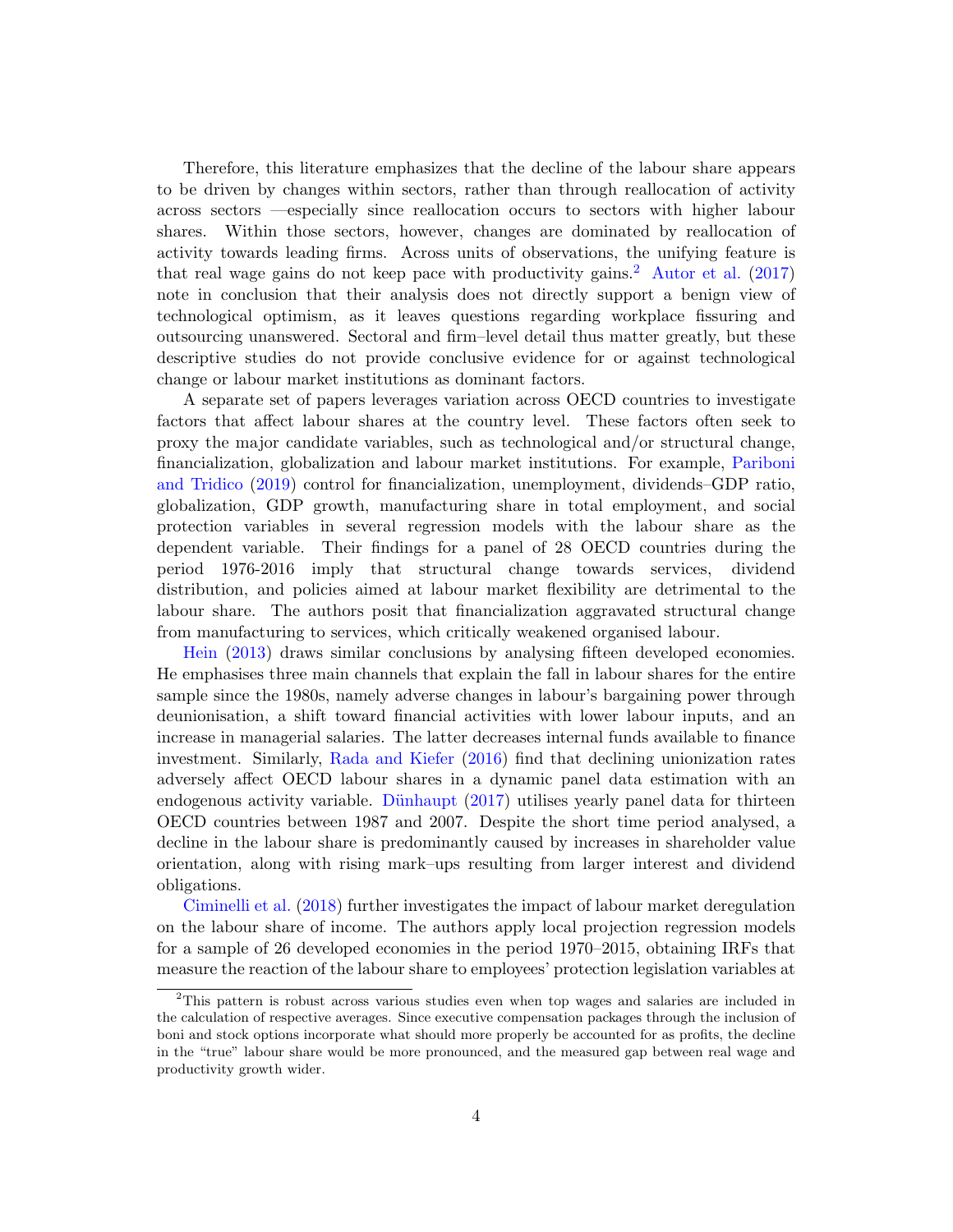the country and country–sector level. Building on the assumptions that deregulation should lower the elasticity of substitution between capital and labour, and increase the propensity to accommodate the labour force, a robust and statistically significant negative effect of deregulation on the labour share of income is found.

The last paper stands out among these panel studies in that it utilises an econometric method in order to compute IRFs. Our research here builds on these efforts, but differs in important dimensions. We focus on one country, rather than an OECD panel, but do identify structural shocks. Although we do not link these shocks to specific institutional measures, our results suggest —like several of these studies that norms and institutions underpinning wage bargaining indeed matter for the decline in the labour share.

Last but not least, we briefly consider further papers, which often have a theoretical focus. [Blanchard and Giavazzi](#page-19-3) [\(2003\)](#page-19-3) presents one influential effort to study the effects of labour market deregulation. Using a general equilibrium model, the authors assume monopolistic competition in the goods market, and an imperfect labour market with workers' bargaining power. The first determines the size of rents, while its distribution between workers and firms is determined in the second. The main conclusion is that workers face a trade–off: deregulation leads to lower equilibrium unemployment, at the cost of a likely compression in real wages.

Adopting a DSGE model with accumulation of physical and human capital, Ergül and Göksel [\(2019\)](#page-19-4) analyse the effect of structural change on the labour share of income for developed and developing countries over the post-1980 period. In their simulations, more prominence is given to investment–specific technologies relative to educational activities, and the gap between these shocks is increased in each new experiment. The general result is that there is a decline in the labour share of income as more investments in automation are implemented. One of the main outcomes of the assumed process is an aggregate reduction of demand, as wages are reduced, which deteriorates consumers' confidence and disposable income.

[Barkai](#page-19-5) [\(2017\)](#page-19-5) and [Karabarbounis and Neiman](#page-20-5) [\(2013\)](#page-20-5) develop alternative frameworks to target specific determinants of the labour share's decline over the past three decades. The first attributes this fact to increased profit (markup) margins, the second to lower relative prices of computing and information technologies. As a consequence, a shift from labour to capital–intensive techniques of production was not capable of offsetting the decline in the US labour share of income, which [Barkai](#page-19-5) [\(2017,](#page-19-5) p. 3) labels as an "inefficient outcome." Both of these influential studies require the elasticity of substitution between labour and capital to be larger than unity, which has very limited support in the literature [\(Raval,](#page-20-6) [2017;](#page-20-6) [Chirinko and](#page-19-6) [Mallick,](#page-19-6) [2017\)](#page-19-6).

In summary, the decline in the labour share is driven by changes within sectors, where average real compensation growth does not keep pace with average productivity growth. Within sectors, lead firms with large and growing market shares have lower labour shares. Reallocation across sectors thus does not contribute to the decline, whereas that across firms does. Aggregate empirical studies suggest an important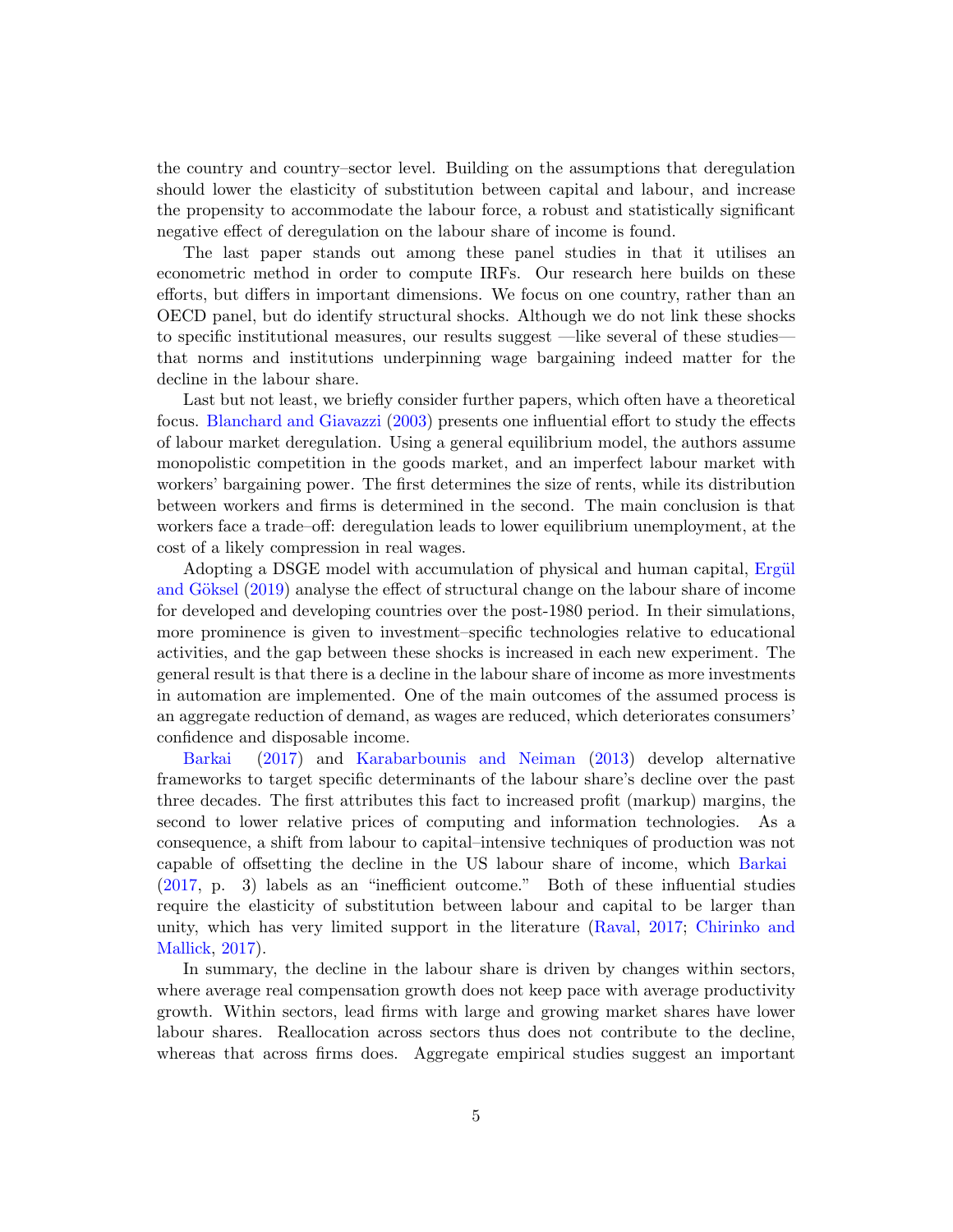role for changes in institutions and policies during the Great Moderation, including those governing wage setting. However, the majority of these studies do not identify causal effects. Lastly, theoretical frameworks that detail a mechanism often require an unreasonably large elasticity of factor substitution. While we do not focus on this last aspect, and neither offer a specific mechanism, we seek to contribute to the broader literature by identifying the response of the labour share to its relevant structural shocks during the immediate post–war era and the Great Moderation. The following section describes the methodology applied.

### 3 Empirical methodology

In this section, we propose: (i) a SVAR model in demand, unemployment, real wage and labour productivity in order to identify structural shocks to aggregate demand, labour supply, wage bargaining and productivity; and (ii) a procedure to analyze the dynamic response of the labour share itself to the structural innovations identified in the previous step. Further, the section outlines the methodology of the test for a structural break in the model, motivates the bootstrapping of standard errors for step (ii), and describes the data used.

In contrast to much of the aforementioned literature, our approach emphasises the importance of time–series methods that help us to identify structural shocks, which allows for a richer comparison of the fundamental disturbances affecting simultaneously aggregate demand and income distribution, and a direct comparison of these effects across different periods. In brief, our empirical procedure consists of two main steps. The first step consists in retrieving the key unobserved structural shocks from a SVAR model that incorporates critical macro–labour linkages. The second step consists in directly estimating the response of the labour share of income to these structural shocks using IRFs. $3$ 

Let us first motivate a simple model. We assume that the labour share of income  $(\Psi_t)$  is well described by the interaction of four variables: real GDP  $Y_t$ , the unemployment rate  $u_t$ , real wages  $W_t$  and labour productivity  $X_t$ . These are of course definitionally related to the labour share itself. The following system of equations illustrates a stylised model in which the possible contemporaneous interactions among these variables are considered:

<span id="page-7-3"></span><span id="page-7-2"></span><span id="page-7-1"></span>
$$
Y_t = Y(Y_t, W_t, X_t),\tag{1}
$$

<span id="page-7-4"></span>
$$
u_t = u(Y_t, u_t, W_t, X_t), \tag{2}
$$

$$
W_t = W(u_t, W_t, X_t), \t\t(3)
$$

$$
X_t = X(Y_t, W_t, X_t). \tag{4}
$$

<span id="page-7-0"></span> $3$ Our methodology is similar to the one proposed by [Kilian](#page-20-7) [\(2009\)](#page-20-7), who also followed a two–step econometric procedure based on a SVAR model and the use of IRFs to identify the underlying demand and supply shocks in the global crude oil market and to estimate their respective macroeconomic effects. Of course, our research question is entirely different.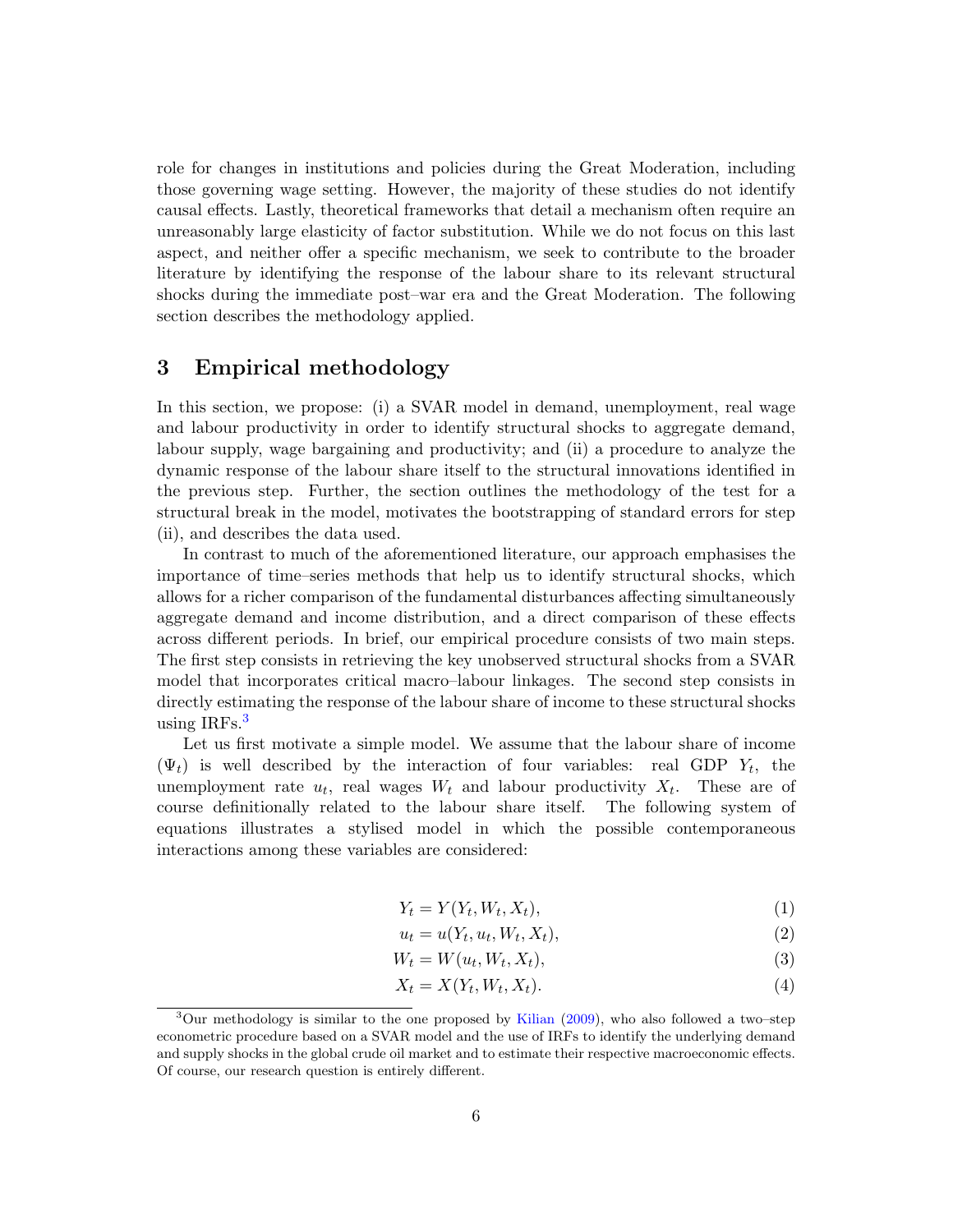Equation [\(1\)](#page-7-1) represents an aggregate demand equation, showing that real GDP can be affected by  $W_t$  and  $X_t$ , and, of course,  $Y_t$  itself. The own–feedback of current levels (or growth rates) of demand into itself is central in the extensive literature on multiplier– accelerator models. This aggregate demand equation extends the set of variables to real wage and productivity. The real wage trades off with the profit rate, and since the latter has an effect on economic activity through the investment channel, it can be expected to play a role here.<sup>[4](#page-8-0)</sup> In equilibrium, demand is of course equal to production, which will be affected positively by productivity.

Equation [\(2\)](#page-7-2) depicts an equation for the unemployment rate in which  $u_t$  can depend on  $Y_t$ ,  $W_t$ ,  $X_t$  and itself. In the short run, the level of employment is determined primarily by the state of the business cycle, which is here captured by  $Y_t$ . In other words, the rate of unemployment will vary inversely with demand —which implies in turn that the structural shock emanating from this equation describes the labour force, i.e. labour supply. Further, real wages and productivity are linked to the determination of employment.

Equation [\(3\)](#page-7-3) is a wage–setting relationship, where the real wage  $W_t$  can be affected by the rate of unemployment  $u_t$ ,  $X_t$  and  $W_t$ . With stationary series, this implies a Phillips curve between real wage inflation and the rate of unemployment. Labour productivity can also be expected to matter in the determination of real wages.

Finally, labour productivity is considered as a partially endogenous variable in equation [\(4\)](#page-7-4). Here,  $X_t$  depends on the level of aggregate demand  $Y_t$  and the real wage  $W_t$  (and itself). The dynamic interaction between output and employment  $-$ Okun's Law— implies, of course, endogeneity of labour productivity. In this specification, we allow for the direct interaction of aggregate demand and labour productivity with (un)employment (in equation [2\)](#page-7-2), and also with labour productivity (in equation [4\)](#page-7-4). The real wage can be expected to matter along the lines of the theory of induced technical change.

We consider that the dynamic interactions between the four variables of interest can be studied using a Vector Autoregression (VAR) model for the row vector  $z_t =$  $(Y_t, u_t, W_t, X_t)'$ , whose SVAR representation is:

$$
\mathbf{A_0 z_t} = \alpha + \sum_{i=1}^{l} \mathbf{A_i z_{t-i}} + \varepsilon_t, \tag{5}
$$

where  $\varepsilon_t$  represents the vector of serially and mutually uncorrelated structural innovations.<sup>[5](#page-8-1)</sup>

<span id="page-8-0"></span><sup>4</sup>As discussed above, the model abstracts from monetary factors. However, to the extent that the profit rate is inversely related to the real wage, and correlates with financial indicators, a contemporaneous link from the real wage to investment and hence aggregate demand could be justified based on standard  $q$ –theory.

<span id="page-8-1"></span><sup>&</sup>lt;sup>5</sup>It is worth pointing out that our choice of variables is similar to that of [Foroni et al.](#page-19-7) [\(2018\)](#page-19-7), who showed that the incorporation of the unemployment rate and real wages in a VAR model aids in the identification of labour supply shocks and wage bargaining shocks. However, our research question and empirical identification strategy differ substantially from theirs, since our main interest is to determine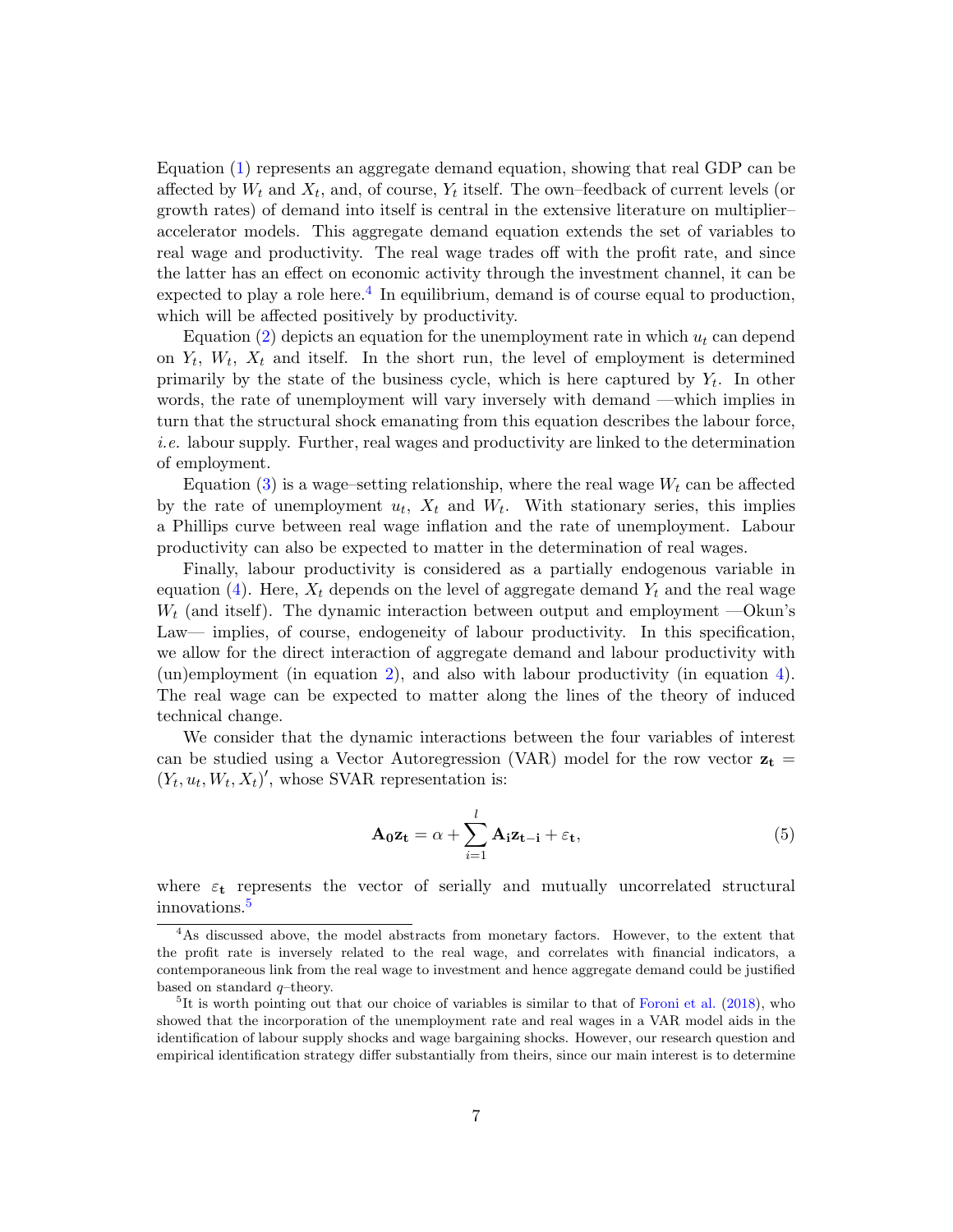The structural shocks of interest contained in  $\varepsilon_t$  are not directly observable and need to be derived from the estimation of the reduced–form VAR model. Hence, we assume that the correlations of the reduced–form residuals  $e_t$  are derived from the contemporaneous interactions between these four variables. Since we have  $n = 4$ variables in the VAR model, at least  $n(n-1)/2 = 6$  restrictions are required in the  $A_0^{-1}$  matrix to provide exact identification of the system. Crucially, the estimation of the model represented by equations  $(1)$ – $(4)$  cannot be performed because it yields an underidentified VAR. To include all required restrictions, we postulate that  $e_t$  can be decomposed as follows:

<span id="page-9-0"></span>
$$
\mathbf{e}_{t} = \mathbf{A}_{0}^{-1} \varepsilon_{t} = \begin{pmatrix} e_{t}^{Y} \\ e_{t}^{u} \\ e_{t}^{X} \\ e_{t}^{X} \end{pmatrix} = \begin{pmatrix} a_{11} & 0 & a_{13} & a_{14} \\ a_{21} & a_{22} & 0 & a_{24} \\ 0 & a_{32} & a_{33} & 0 \\ a_{41} & 0 & 0 & a_{44} \end{pmatrix} \begin{pmatrix} \varepsilon_{t}^{\text{demand shock}} \\ \varepsilon_{t}^{\text{labor supply shock}} \\ \varepsilon_{t}^{\text{wage bargaining shock}} \\ \varepsilon_{t}^{\text{productivity shock}} \end{pmatrix} .
$$
 (6)

The identification strategy presented in  $(6)$  implies the following contemporaneous restrictions: (i) aggregate demand  $Y_t$  reacts to  $W_t$  and  $X_t$ , but not to  $u_t$ ; (ii) the unemployment rate  $u_t$  reacts to  $Y_t$  and  $X_t$  in the same period, but not to  $W_t$ ; (iii) real wages  $W_t$  do not react to  $Y_t$  or  $X_t$  in the same period, but do to  $u_t$ ; and (iv) productivity  $X_t$  can react to  $Y_t$ , but not to  $u_t$  or  $W_t$ . These restrictions are justifiable in light of the preceding discussion of standard macroeconomic short–run theory.

Further, this identification strategy renders the four structural innovations of interest as follows: the structural shock derived from the aggregate demand equation corresponds to an aggregate demand shock; the one derived from the unemployment rate equation corresponds to a labour supply shock; the one derived from the wage-setting equation corresponds to a wage-bargaining shock; and the structural shock derived from the productivity equation corresponds to a productivity shock. In other words, our identification strategy allows for the computation of the four structural shocks that we deem to be the main drivers of  $\Psi_t$ .

The next step is to estimate the response of  $\Psi_t$  to each of these structural shocks. Under the assumption that there is no feedback from  $\Psi_t$  to the structural innovations  $\hat{\epsilon}_{j,t}, j = 1, 2, 3, 4$  in period t, these shocks can be treated as predetermined, and it is possible to examine the effects of these innovations on  $\Psi_t$  based on the following regression models:

<span id="page-9-1"></span>
$$
\Psi_t = \beta_j + \sum_{i=0}^{12} \delta_{j,i} \hat{\varepsilon}_{j,t-i} + v_{j,t}, \qquad j = 1, 2, 3, 4,
$$
\n(7)

the structural drivers of the labour share of income, rather than to separate labour supply and wage bargaining shocks. Furthermore, they incorporate prices (or inflation) in a VAR model to identify demand shocks, while we consider an actual measure of real GDP preferable. Similarly, [Basu and](#page-19-8) [Gautham](#page-19-8) [\(2019\)](#page-19-8) put forth a VAR to investigate the dynamics between the labour share and other key macroeconomic aggregates. As with [Foroni et al.](#page-19-7) [\(2018\)](#page-19-7), their research question critically differs, since their focus lies on the effect of a shock of the labour share itself on economic activity variables. Still, careful consideration of the IRFs presented in [Basu and Gautham](#page-19-8) [\(2019\)](#page-19-8) suggests that their results are —broadly speaking— consistent with our first–step SVAR results.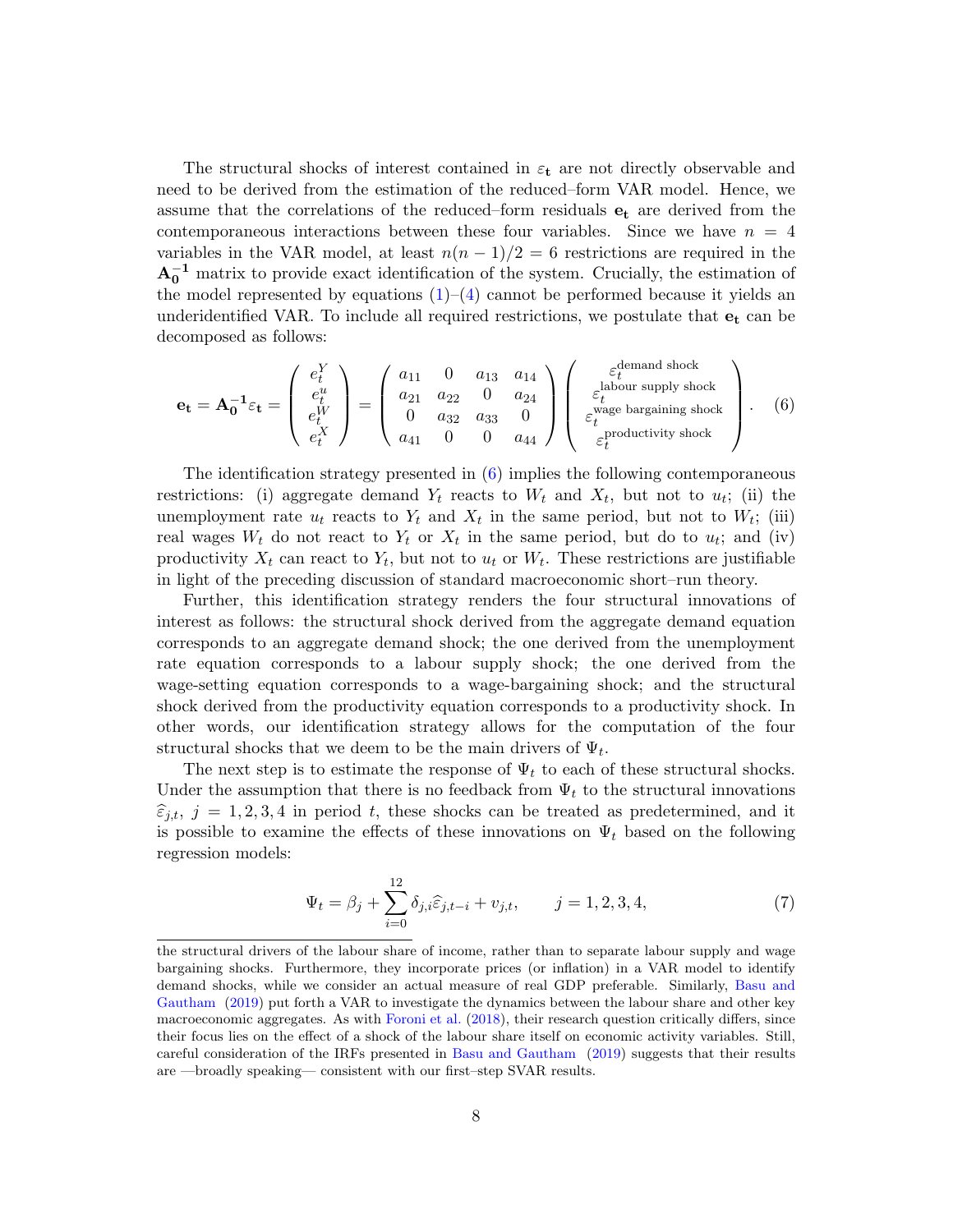where  $v_{j,t}$  represent the error terms. Our main interest lies with the coefficients  $\delta_{j,i}$  at horizons h, which represent the responses of  $\Psi_t$  to each of the four structural shocks of interest  $\hat{\varepsilon}_{j,t-i}, j = 1, 2, 3, 4.6$  $\hat{\varepsilon}_{j,t-i}, j = 1, 2, 3, 4.6$ <br>We conclude this section

We conclude this section with details on the test for a structural break in the VAR model, a note on bootstrapping of standard errors, and a brief description of the data used.

As outlined above, we seek to compare two periods. The first we label the *immediate* post–war era, stretching from 1948Q1 to 1984Q4; the second is the Great Moderation, from 1985Q1 to 2018Q3. There are good reasons to assume a break in the mid–Eighties. For important examples of the literature on the changing nature of the business cycle during the Great Moderation, consider [Stock and Watson](#page-21-0) [\(2002\)](#page-21-0) and [Fogli and Perri](#page-19-9) [\(2006\)](#page-19-9). As detailed further below, there is strong support for a structural break at this point in time, with variables as stationary series (section [4\)](#page-11-0), or in levels (section  $5$ ).

In order to corroborate the presence of a structural break in 1984Q4, we used the Chow–type quasi–Likelihood Ratio (LR) test for VAR models outlined by [Bacchiocchi](#page-19-10) [and Fanelli](#page-19-10) [\(2015\)](#page-19-10). Consider that we collect the VAR reduced–form parameters in the p-dimensional vector  $\theta := (\varphi', \sigma'_+),$  where  $\varphi = \text{vec}(\Phi)$ ;  $\Phi = (C, D)$ ; C and D are the matrix of time–invariant coefficients and the matrix of coefficients associated with the deterministic components of the VAR, respectively;  $\sigma_{+} = \text{vech}(\Sigma)$ ; and  $\Sigma$ is the positive definite time–invariant covariance matrix of the vector of residuals of the VAR. Therefore, a Chow-type quasi–LR test can be used to test for the joint null hypothesis that  $H_0: \theta_1 = \theta_2 = \theta$  against the alternative  $H_a: \theta_1 \neq \theta_2$ , where  $\theta_1$  and  $\theta_2$  correspond to the VAR reduced–form parameters in the first and second periods considered, respectively.

Our two–step empirical methodology is not exempt from problems associated with second–stage regressions with generated regressors. As [Pagan](#page-20-8) [\(1984\)](#page-20-8) and [Murphy and](#page-20-9) [Topel](#page-20-9) [\(1995\)](#page-20-9) explain, two–step procedures fail to account for the fact that imputed regressors are measured with sampling error, so hypothesis tests based on the estimated covariance matrix of the second–step estimator are biased, even in large samples. Thus, we employed bootstrapped standard errors with five thousand replications in all cases to estimate the regression model in [\(7\)](#page-9-1), both with variables as stationary series (section [4\)](#page-11-0) and in levels (section [5\)](#page-14-0). This allows us to derive conclusions regarding the statistical significance of the responses of the labour share to the four structural shocks of interest.

Lastly, on data. We used quarterly data from 1948Q1 to 2018Q3 for the US business sector. Seasonally adjusted time–series for real GDP, the unemployment rate, and the wage share were obtained from the Federal Reserve Bank of St. Louis Economic Database (FRED). The first corresponds to real output of the US business sector (billions of chained 2012 dollars); the second to the civilian unemployment rate (in percentages); and the third is the US business sector's labour share (index

<span id="page-10-0"></span> $6$ We introduced twelve lags in the estimation of  $(7)$  in order to incorporate approximately three years of data, as in [Kilian](#page-20-7) [\(2009\)](#page-20-7). The great majority of the regression models estimated according to  $(7)$  —with variables as stationary series (section [4\)](#page-11-0), or in levels (section [5\)](#page-14-0)— do not show serial correlation problems at the 5% level of significance when twelve lags were included; and none of these models presented autocorrelation problems at the 10% level of significance.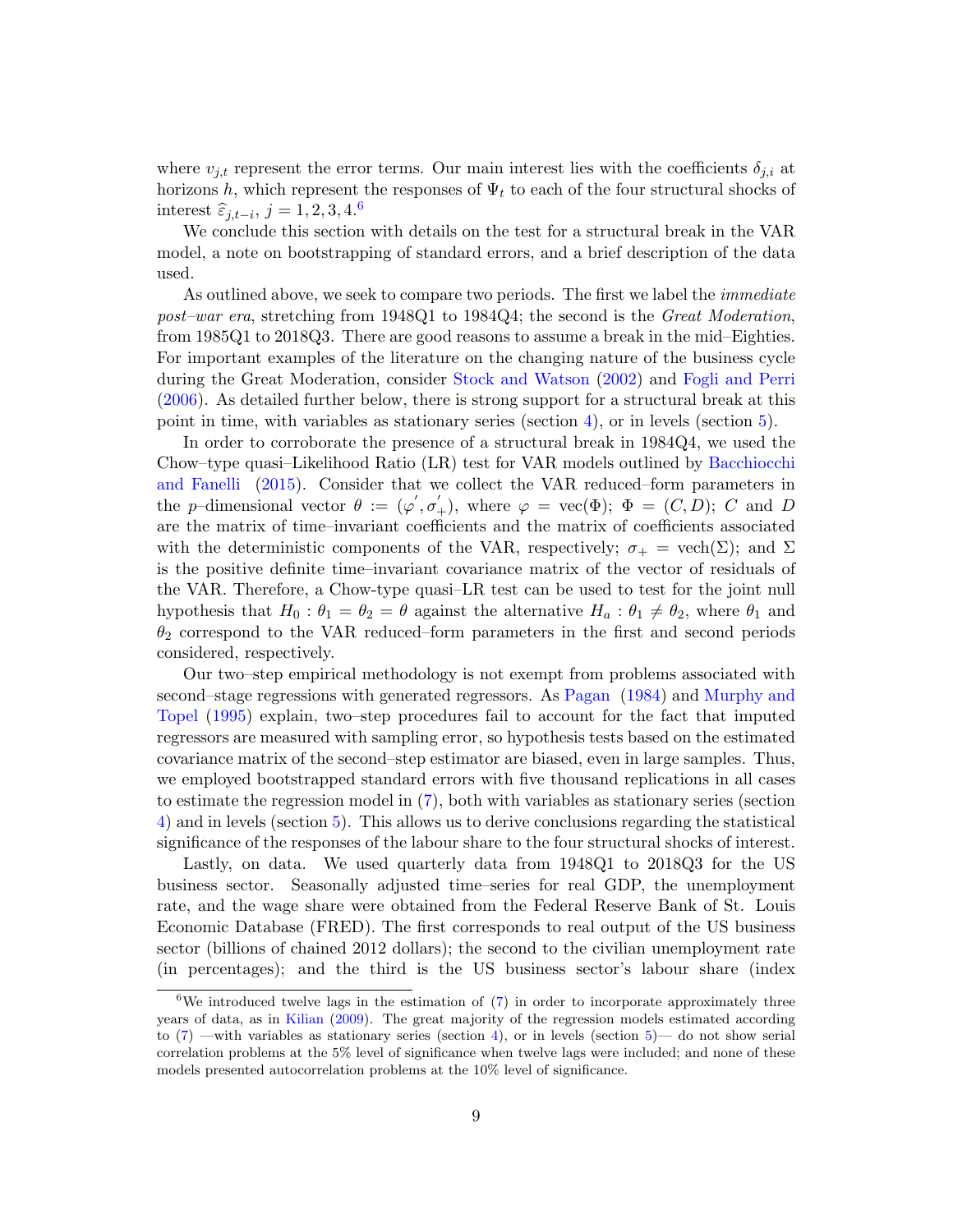2012=100). Data on real wages and productivity come from the US Bureau of labour Statistics (BLS): the former corresponds to real hourly compensation (index  $2012=100$ , while the latter is defined as real output per hour (index  $2012=100$ ). All variables except the unemployment rate are log–transformed to facilitate interpretation of results. Specifically,  $r_t = 100 * \ln(R_t)$ , where ln denotes the natural logarithm of the  $R_t$  variable of interest and  $r_t$  is the log-transformed series.

### <span id="page-11-0"></span>4 Results

Our preferred specification considers the model with all variables differenced sufficiently to achieve stationarity since the focus of our paper lies on short–run dynamic interactions.<sup>[7](#page-11-1)</sup> Hence, in this section we report IRFs derived from the SVAR model identified according to equation  $(6)$ , followed by the ones based on equation  $(7)$ considering only stationary variables.

In order to determine the order of integration of the series, different unit root tests were implemented: Augmented Dickey–Fuller (ADF) [\(Said and Dickey,](#page-21-1) [1984\)](#page-21-1), Dickey–Fuller Generalized Least Squares (ADF-GLS) [\(Elliot et al.,](#page-19-11) [1996\)](#page-19-11), Ng–Perron's Modified Phillips (M–P) [\(Ng and Perron,](#page-20-10) [1995\)](#page-20-10), and the Kwiatowski–Phillips–Schmidt– Shin (KPSS) [\(Kwiatowski et al.,](#page-20-11) [1992\)](#page-20-11) test. All tests showed that the log–transformed series of the labour share  $\psi_t$ , real output  $y_t$ , real wages  $w_t$ , and labour productivity  $x_t$  are integrated series of order one (*i.e.*,  $I(1)$  series), and that the unemployment rate  $u_t$  is an  $I(0)$  series. Therefore, the variables incorporated in the first-step SVAR estimation were  $\mathbf{z_t} = (\Delta y_t, u_t, \Delta w_t, \Delta x_t)'$ , and we considered  $\Delta \psi_t$  as the dependent variable in the second–step estimation in order to quantify the response of the labour share to the four structural shocks.

The lag length selected for the VAR models was 3 in both subperiods. These models did not present serial correlation problems, according to serial correlation Lagrange Multiplier–type tests, or heteroskedasticity problems, according to White–type heteroskedasticity tests, thus indicating well–specified models at the 95% confidence level.

We then corroborated the presence of a structural break in the VAR models in 1984Q4 using the Chow–type LR test described in the previous section. The dimension of  $\theta$  is  $p := \dim(\theta) = 62$ . Therefore, the quasi-LR test corresponds to LR =  $-2[\lambda_R - \lambda_U]$ , where  $\lambda_R$  = -839.20 is the log-Likelihood obtained from the restricted VAR for the period 1948Q1–2018Q3, and  $\lambda_U$  = -463.90 – 256.54 = -720.44 is the log-Likelihood obtained from the unrestricted VAR  $-i.e.,$  the sum of the log-Likelihoods estimated from the VAR models for the two sub–samples, 1948Q1–1984Q4 and 1985Q1–2018Q3, respectively. Therefore, LR =  $-2[-839.20 + 720.44] = 237.52$ , which has a p-value of less than

<span id="page-11-1"></span><sup>7</sup>This allows us to focus on the short-run dynamics of the labour share without making assumptions concerning any long–run equilibrium, which would require the estimation of an error correction model and the use of cointegration analyses. Section [5](#page-14-0) presents results with all variables in levels, showing that the main results are robust to this change in specification.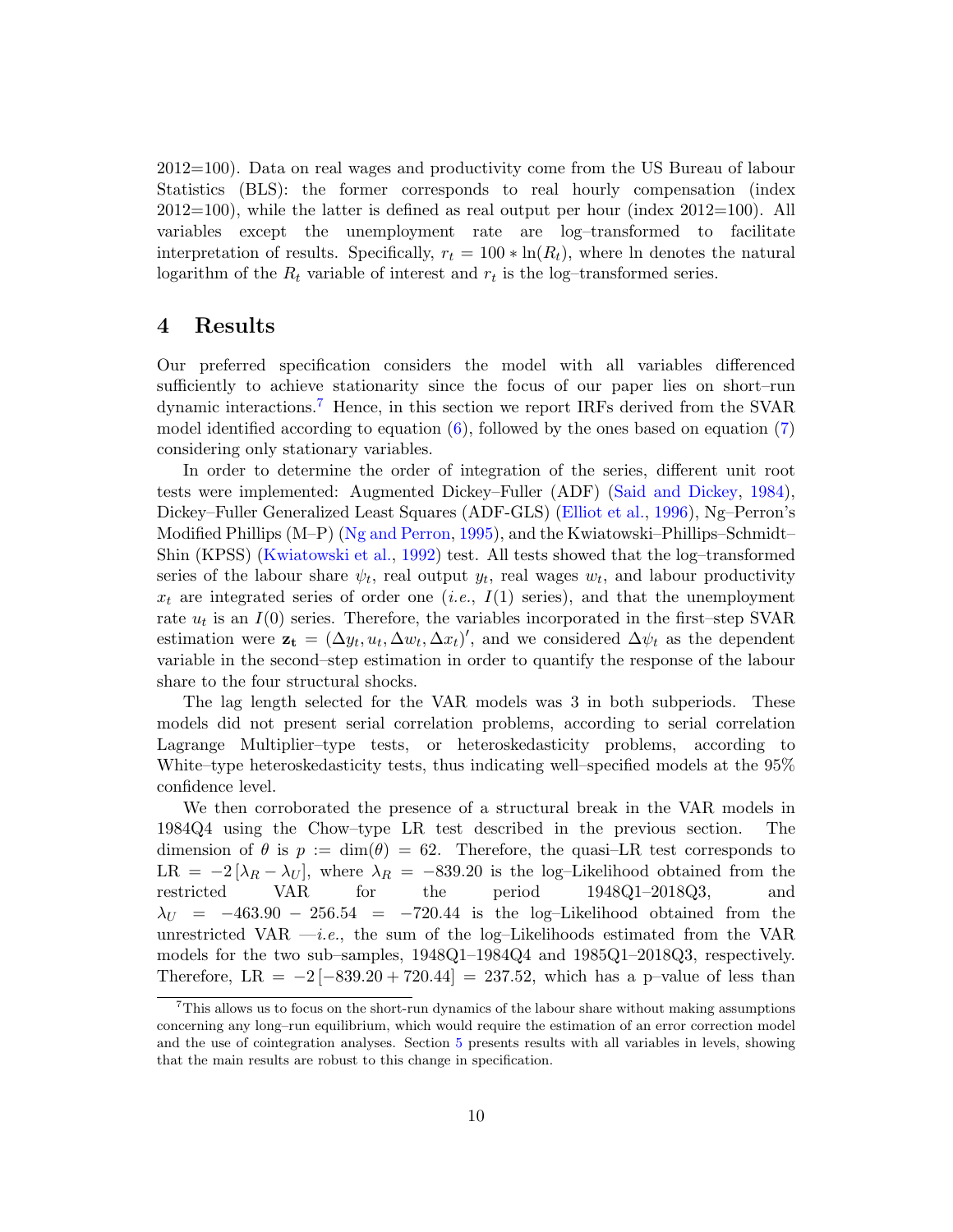0.00001 (taken from the  $\chi^2(62)$  distribution), which means that the  $H_0$  of no structural break in the VAR model is strongly rejected and that it is appropriate to separate the postwar sample into the post–war era and the Great Moderation.

Figures [1](#page-22-0) and [2](#page-23-0) below present the IRFs derived from the SVAR models using the identification strategy proposed in model [6](#page-9-0) for the two subperiods.

### [INSERT FIGURE [1](#page-22-0) ABOUT HERE] [INSERT FIGURE [2](#page-23-0) ABOUT HERE]

The empirical results indicate important differences regarding the responses of the variables to the structural shocks, thus highlighting that the US macroeconomy underwent significant changes.

During the post–war era, the response of output to the four structural shocks is statistically significant. Productivity shocks generate the largest positive response of output, followed by labour supply shocks and aggregate demand shocks. We find a negative response of output to wage bargaining shocks. Unemployment reacts negatively to demand shocks and productivity shocks, and positively to wage bargaining shocks. The third row of panels suggests that real wages react positively only to demand shocks and productivity shocks. Finally, only productivity shocks and —marginally— wage bargaining shocks affect productivity positively.

In contrast, during the Great Moderation, output reacts only to productivity shocks and, quite marginally, to aggregate demand shocks. The response to both shocks is smaller than that in Figure [1.](#page-22-0) The unemployment rate reacts negatively to both demand and productivity shocks, and its response to both shocks is more persistent than in the earlier period, likely reflecting consecutive "jobless recoveries." Likewise, a labour supply shock now has a significant positive effect on the unemployment rate that lasts for approximately seven quarters. Further, real wages react positively only to wage bargaining shocks and (marginally) to productivity shocks; while productivity reacts again only to productivity and wage bargaining shocks, but less strongly than during the preceding period.

Next, we present results for equation [7,](#page-9-1) showing the responses of the labour share to the four structural shocks in Figure [3](#page-24-0) below.<sup>[8](#page-12-0)</sup> Since  $\psi_t$  is an  $I(1)$  series, we compute the cumulative IRFs (CIRFs) of each structural shock on  $\Delta \psi_t$  over a sixteen quarter horizon in the two sub–samples. The CIRFs are shown together with bootstrapped 95% confidence intervals in order to address problems associated with second–stage regressions with generated regressors.[9](#page-12-1)

<span id="page-12-0"></span><sup>&</sup>lt;sup>8</sup>The four structural shocks employed as regressors,  $\hat{\epsilon}_{j,t}$ , j = 1, 2, 3, 4, are shown in Figure [A.1](#page-34-0) in Appendix A. Based on the Jarque–Bera normality test, these shocks are normally distributed, except for productivity shocks during the Great Moderation.

<span id="page-12-1"></span><sup>&</sup>lt;sup>9</sup>We also tested whether the structural shocks can be treated as predetermined with respect to  $\Delta \psi_t$ , following [Kilian](#page-20-7) [\(2009\)](#page-20-7): first, an AR model for  $\Delta \psi_t$  with three lags —as in the SVAR— is estimated; second, the contemporaneous correlation between the residuals obtained therefrom and the structural shocks is calculated. The great majority of the correlations are low (i.e., below 50%), with the exception of productivity shocks during the post–war era (59%), and wage bargaining shocks during the Great Moderation (64%).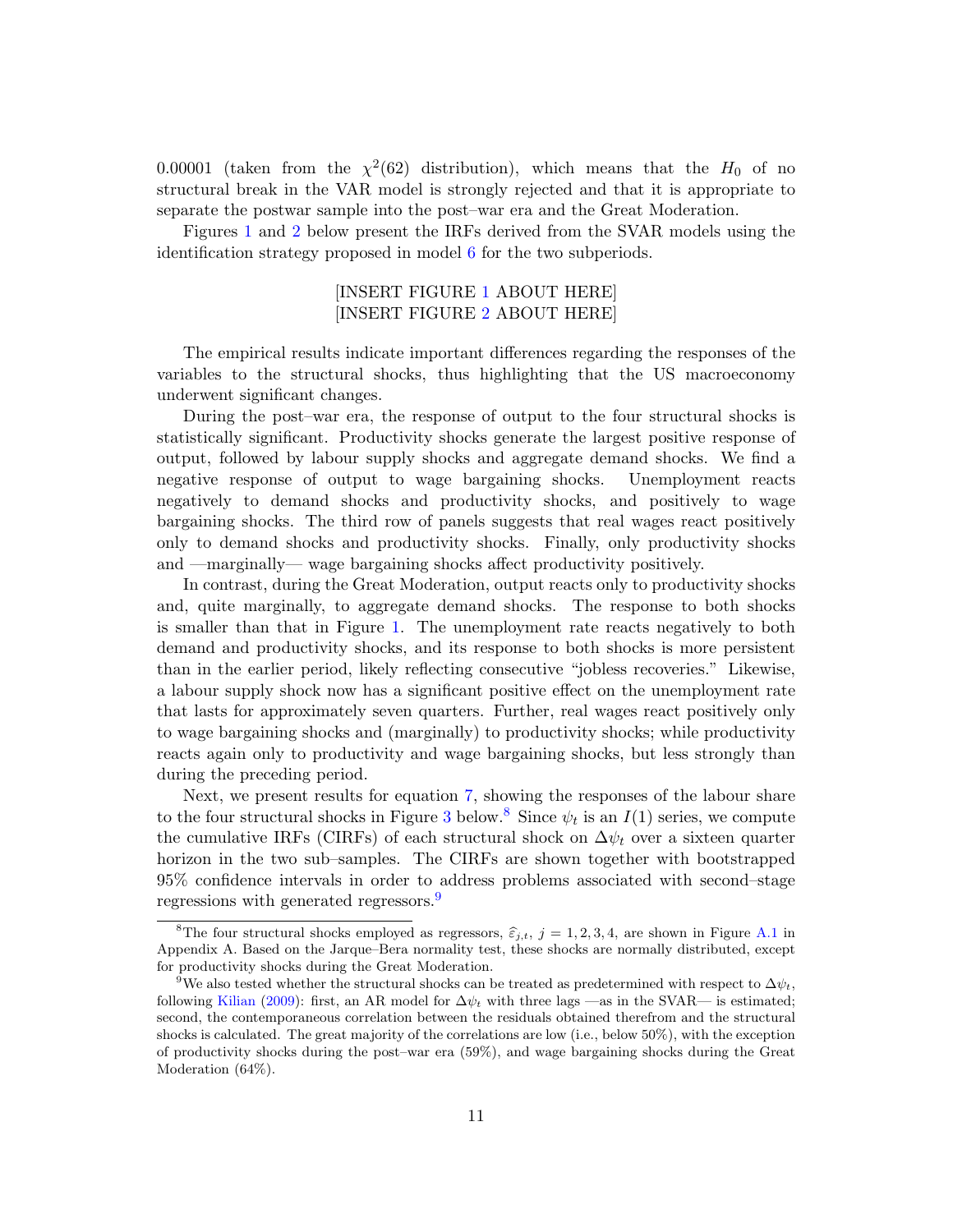#### [INSERT FIGURE [3](#page-24-0) ABOUT HERE]

Figure [3](#page-24-0) indicates that the labour share reacted significantly to all shocks during the first period: positively to both aggregate demand shocks and wage bargaining shocks; and negatively to labour supply shocks and productivity shocks. The largest response of the labour share is to productivity shocks (the one–quarter ahead response of the labour share to a  $1\%$  productivity shock was approximately  $-0.61\%$ , and the response was statistically significant for approximately 5 quarters), followed by aggregate demand shocks (a 1% aggregate demand shock generated a 0.51% response of the labour share after one quarter, and the effect was significant for approximately three quarters), wage bargaining shocks (a 1% wage bargaining shock generated a significant response of 0.24% of the labour share two–quarters ahead) and, finally, labour supply shocks (a 1 percentage point labour supply shock generated a -0.24% response of the labour share, and the response was significant for approximately 1 quarter).

In contrast, during the Great Moderation only three shocks generated statistically significant effects on the US labour share of income: aggregate demand shocks, wage bargaining shocks, and productivity shocks. As before, the response of the labour share to the first two shocks is positive, while its response to the last shock is negative. The largest and most significant response of the labour share is now associated with the wage bargaining shock (the response of the labour share to a 1% wage bargaining shock is approximately 0.64%, and the response is statistically significant for approximately six quarters), followed by the productivity shock (a 1% productivity shock generated a -0.46% response of the labour share after one-quarter, and the effect was significant only for that quarter), and, finally, the aggregate demand shock (a 1% aggregate demand shock generated a 0.36% response of the labour share after one quarter, and the effect was significant for approximately one quarter).

To summarise, during the period 1948Q1–1984Q4 the labour share reacted to all four structural shocks —productivity, aggregate demand, wage bargaining and labour supply, in that order of magnitude— while during the period 1985Q1–2018Q3 the labour share reacted to wage bargaining, productivity and aggregate demand. Specifically, the effects related to productivity shocks, aggregate demand shocks, and labour supply shocks have decreased during the period 1985Q1–2018Q3 compared to 1948Q1–1984Q4; while the role of wage bargaining shocks has become more prominent since 1985.

To highlight this latter point, we evaluate to what extent the dynamic responses of the labour share to the structural shocks between both periods are statistically different. We do so by subtracting CIRFs of the immediate post–war era from those of the Great Moderation. These differences are plotted in Figure [4.](#page-25-0)

#### [INSERT FIGURE [4](#page-25-0) ABOUT HERE]

From these panels it is clear that there are no statistically significant differences in the cumulative responses of the labour share to aggregate demand shocks and labour supply shocks between the two periods. However, the difference of the cumulative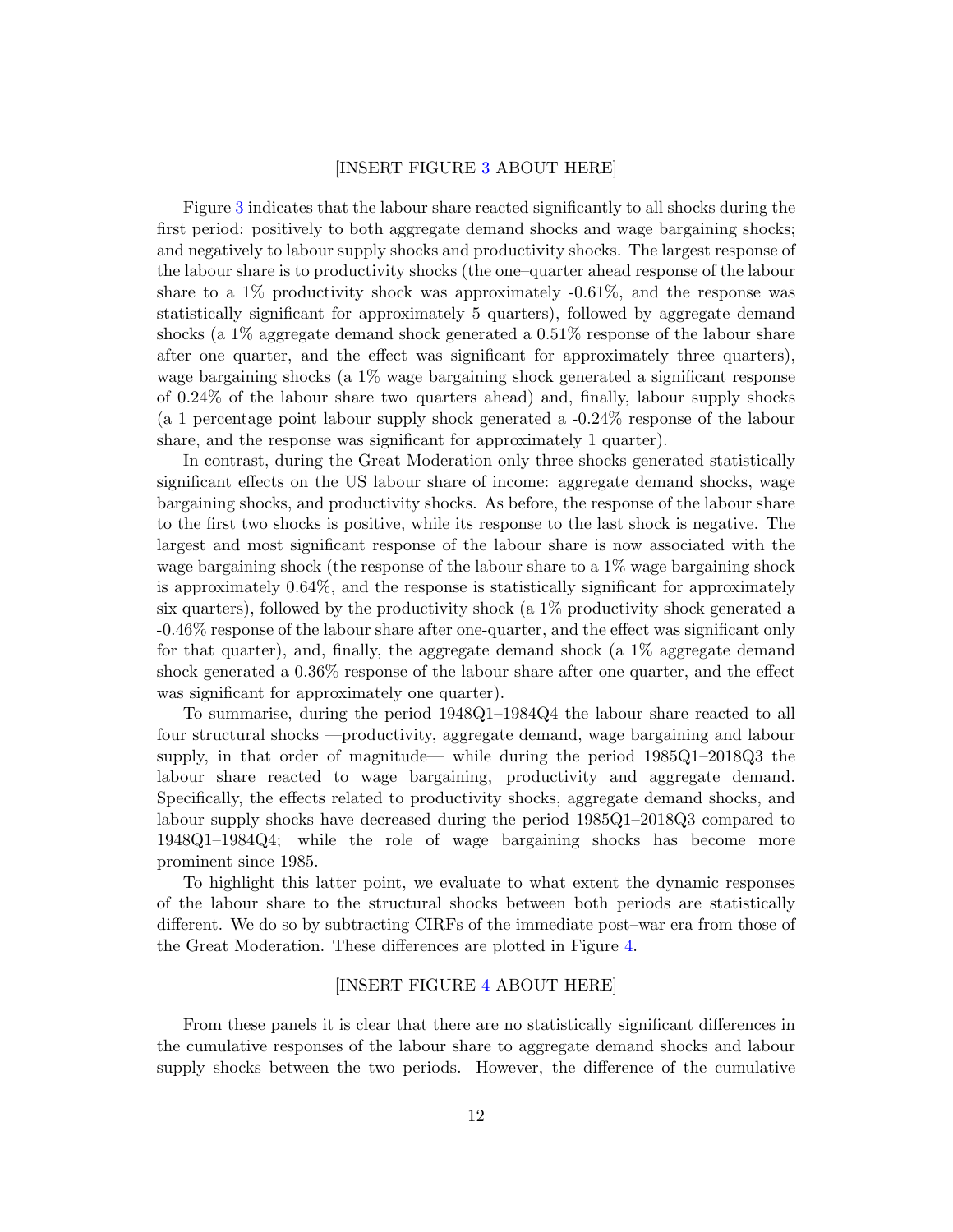response of the labour share to wage bargaining shocks and productivity shocks is statistically significant. Specifically, the response of the labour share to (i) a productivity shock is statistically different between both periods in the two–, three– and five–quarters ahead CIRFs; (ii) a wage bargaining shock is statistically different between both periods in the one–quarter ahead CIRFs, and also from quarters five through eleven. This means that the negative response of the labour share to productivity shocks has diminished; and, importantly, the positive response of the labour share to wage bargaining shocks has increased.

### <span id="page-14-0"></span>5 Robustness of results

This section presents robustness analyses. First, we report results obtained from equations [6](#page-9-0) and [7](#page-9-1) with all variables in levels. Second, we use local projections to study the effects of the structural shocks on the US labour share of income with an additional method.

To begin, we estimated the reduced–form VARs with a lag length of three for the two periods, with all variables in levels. These models do not present autocorrelation problems, according to Lagrange Multiplier–type tests, at the 5% level of significance, but they do show heteroskedasticity problems, according to White–type VAR residual heteroskedasticity tests.

Second, we corroborated the presence of a structural break in the VAR models in 1984Q4 using the Chow–type quasi–LR test described in the Section 3. The dimension of  $\theta$  in this case is again  $p = 62$ ; and the quasi-LR test is LR  $= -2[-832.25 - (-700.04)] = 264.42$ , where  $-832.25$  is the log–Likelihood obtained from the VAR model considering only one period (1948Q1-2018Q3), and −700.04 corresponds to the sum of the log-Likelihoods obtained from the VAR models considering two periods (1948Q1–1984Q4 and 1985Q1–2018Q3). This  $LR = 264.42$  has a p-value of less than 0.00001 (taken from the  $\chi^2(62)$  distribution), so we strongly reject the null hypothesis of no structural break in the VAR model. As before, it is appropriate to separate the sample into the two subperiods.

The IRFs derived from the SVAR model represented in [\(6\)](#page-9-0) for the two subperiods are presented in Figures [5](#page-26-0) and [6.](#page-27-0)

### [INSERT FIGURE [5](#page-26-0) ABOUT HERE] [INSERT FIGURE [6](#page-27-0) ABOUT HERE]

The IRFs derived from these SVAR models also show important differences between both periods. During the post–war era, the response of output is mainly associated with productivity shocks. We also see a significant negative response of output to demand shocks for some quarters. The unemployment rate responded negatively to demand shocks and productivity shocks, and positively to labour supply shocks. Real wages reacted mainly positively to wage bargaining shocks and productivity shocks, and (marginally) negatively to labour supply shocks; and productivity reacted mainly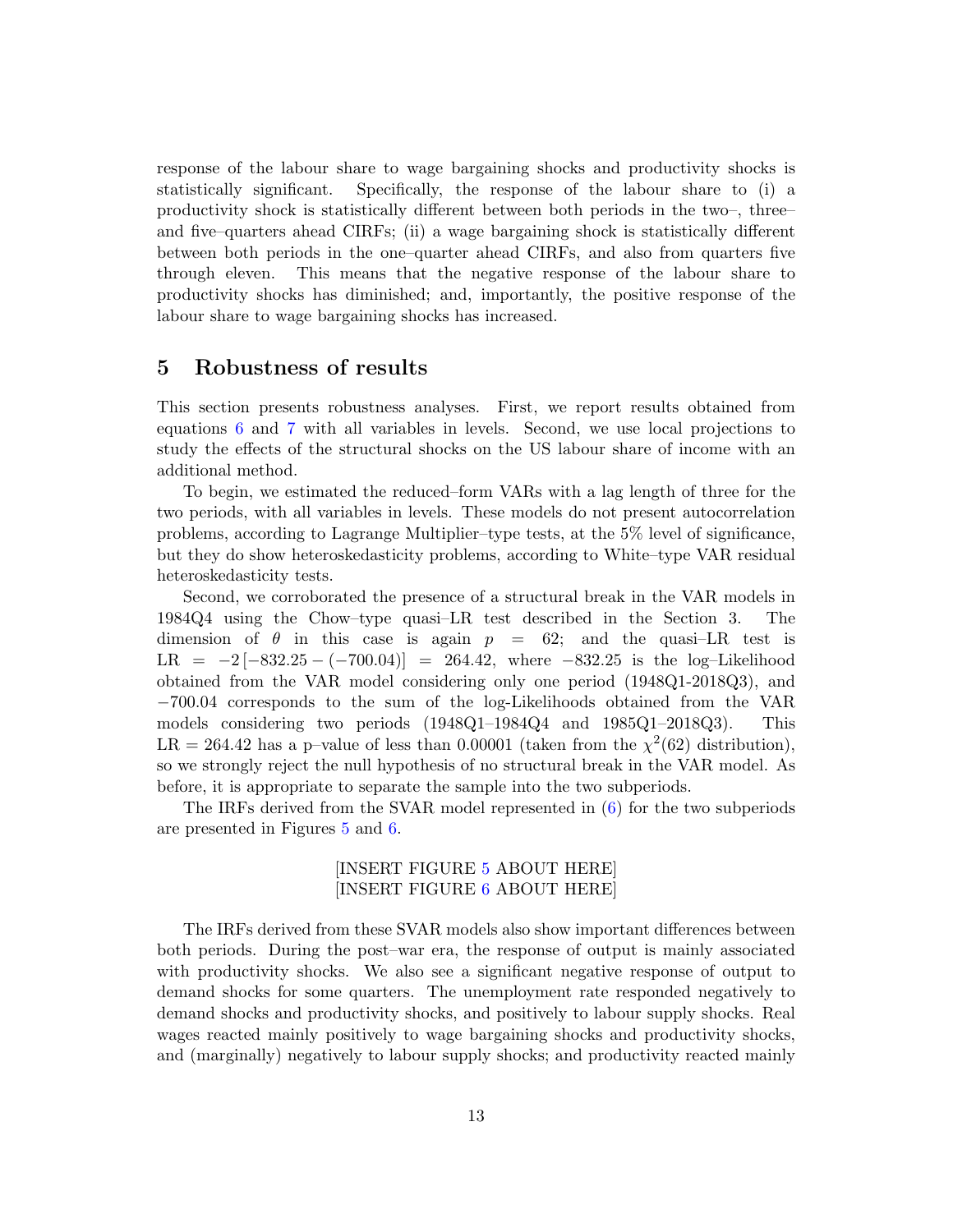positively to productivity shocks and wage bargaining shocks —there is also a negative response of productivity to demand shocks for some quarters.

In the period 1985Q1–2018Q3, output reacts only to productivity shocks, and its response is smaller than in the first period. The unemployment rate reacts positively to labour supply shocks and negatively to both demand shocks and productivity shocks. Its response to the last two shocks is more persistent compared to the first subperiod. Real wages react mainly positively to wage bargaining shocks and to productivity shocks for some quarters; and its response to wage bargaining shocks is relatively less persistent than during the first period. Finally, productivity and wage bargaining shocks are the ones that generate the most important responses of productivity, although its response is also smaller relative to the period 1948Q1–1984Q4. We also find a negative response of productivity to demand shocks for some quarters, as in the previous period.

The responses of  $\Psi_t$  to the structural shocks obtained from the SVAR models estimated in levels over a sixteen quarter horizon are presented in Figure [7](#page-28-0) below, again with bootstrapped 95% confidence intervals.

#### [INSERT FIGURE [7](#page-28-0) ABOUT HERE]

The results indicate that the post–war era labour share responded positively to aggregate demand shocks and wage bargaining shocks, and negatively to productivity shocks. Productivity shocks and aggregate demand shocks generated the largest response of the labour share during this first period (the one–quarter ahead response of the labour share to a  $1\%$  productivity shock was approximately  $-0.58\%$  and the response was statistically significant for approximately three quarters; while the response of the labour share to a 1% aggregate demand shock was approximately 0.46% and the response was statistically significant for approximately seven quarters); followed by wage bargaining shocks (a 1% wage bargaining shock generated a one–quarter ahead significant response of 0.29% of the labour share).

In contrast, the response of the labour share to these shocks is different during the Great Moderation. Wage bargaining shocks generate the largest response of the labour share (the one–quarter ahead response of the labour share to a  $1\%$  wage bargaining shock is approximately  $0.58\%$ ); followed by productivity shocks (a  $1\%$  productivity shock generated a -0.41% response of the labour share after one quarter) and the aggregate demand shock (the 1% demand shock generated a 0.37% response of the labour share after one quarter).

These results corroborate the findings discussed in the previous section. The results line up, with the single exception that the stationary models in section [4](#page-11-0) suggest a significant response of the labour share to the labour supply shock for one quarter during the post–war era. Clearly, the role of these structural shocks on the labour share has changed: during the first period, the labour share reacted mainly to productivity shocks, aggregate demand shocks, and wage bargaining shocks; while the second sees the labour share reacting mainly to wage bargaining shocks, productivity shocks and aggregate demand shocks.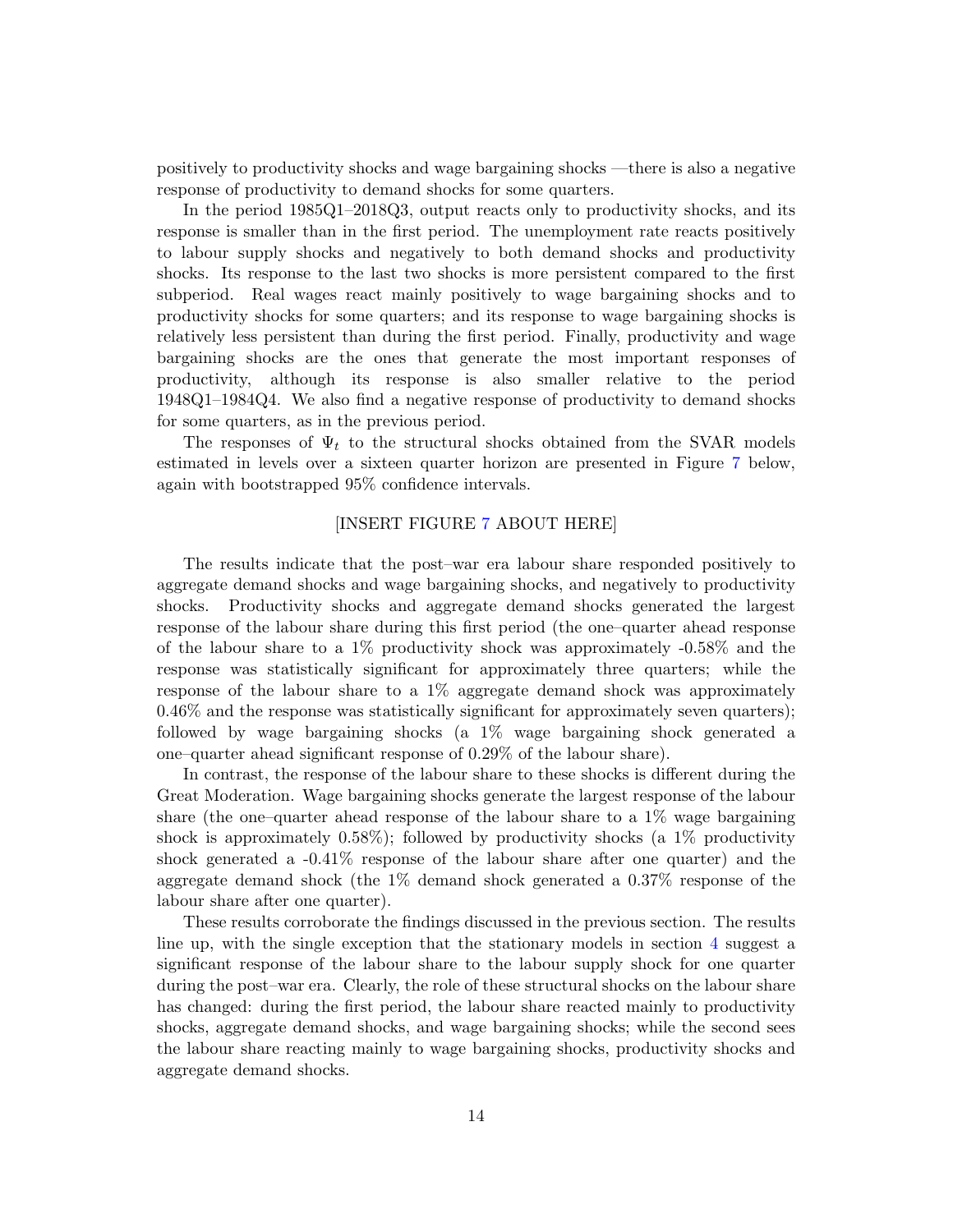Figure [4](#page-25-0) shows the differences in the responses of the labour share to the four structural shocks between the periods 1985Q1–2018Q3 and 1948Q1–1984Q4 in order to evaluate if these are statistically significant.

#### [INSERT FIGURE [8](#page-29-0) ABOUT HERE]

These panels also corroborate the findings discussed in the previous section. Again, we find: (i) no statistically significant differences in the responses of the labour share to both aggregate demand shocks and labour supply shocks between both periods; (ii) that the response of the labour share to both wage bargaining and productivity shocks is statistically significantly different between both periods in the one–quarter ahead and two–quarters ahead IRFs, respectively; and (iii) that the positive (negative) sensitivity of the labour share associated with wage bargaining shocks (productivity shocks) has increased (decreased).

The remainder of this section discusses the implementation of LPs, and results.

Specifically, we additionally study the dynamic response of the labour share of income to the four structural shocks as shown in equation  $(7)$  using LPs. Since Jordà [\(2005\)](#page-20-12), LPs have become an increasingly widespread alternative to study the propagation of structural shocks. In brief, instead of using one set of VAR coefficients as in the Vector IRFs technique, LPs estimate a new set of estimates for each horizon, thus being more closely associated with multi–step forecasting. The LP technique collects new estimates for each forecast horizon by regressing the dependent variable (vector) at horizon  $t + h$  on the information set at t; thus, the projections of forward values of the dependent variable (vector) on the information set are local to each horizon.

It has been commonly believed that LPs and VAR IRFs represent conceptually different procedures. Moreover, it has been argued that the former are more robust to misspecification of the data–generating process, because the generation of a new set of estimates for each horizon avoids escalation of the misspecification error. However, [Brugnolini](#page-19-12) [\(2018\)](#page-19-12) has shown that, when the data generating process is a well–specified VAR, standard IRFs estimators are the best option; and that LPs are a competitive alternative only when the sample size is small and the model lag–length is misspecified. Similarly, [Plagborg-Møller and Wolf](#page-20-13) [\(2019\)](#page-20-13) offer a thorough comparison between both approaches, finding that LPs and VARs in fact estimate the same population and sample IRFs and should not be regarded as conceptually distinct methods. These authors conclude that no single method dominates for all empirically relevant data– generating process. As will be seen momentarily, results from LPs here broadly confirm those based on SVAR, both with variables as stationary series and in levels.<sup>[10](#page-16-0)</sup>

<span id="page-16-0"></span><sup>&</sup>lt;sup>10</sup>An alternative comparison between moving average representations and local projections to recover impulse responses in the presence of persistence in the shock is provided by [Alloza et al.](#page-18-1) [\(2019\)](#page-18-1), who find that both methods treat persistence differently (namely, standard local projections identify responses that include an effect due to the persistence of the shock, while moving average representations implicitly account for it). They propose the inclusion of leads of the shock in local projections in order to control for its persistence, which renders the resulting responses equivalent to those associated to counterfactual non-serially correlated shocks.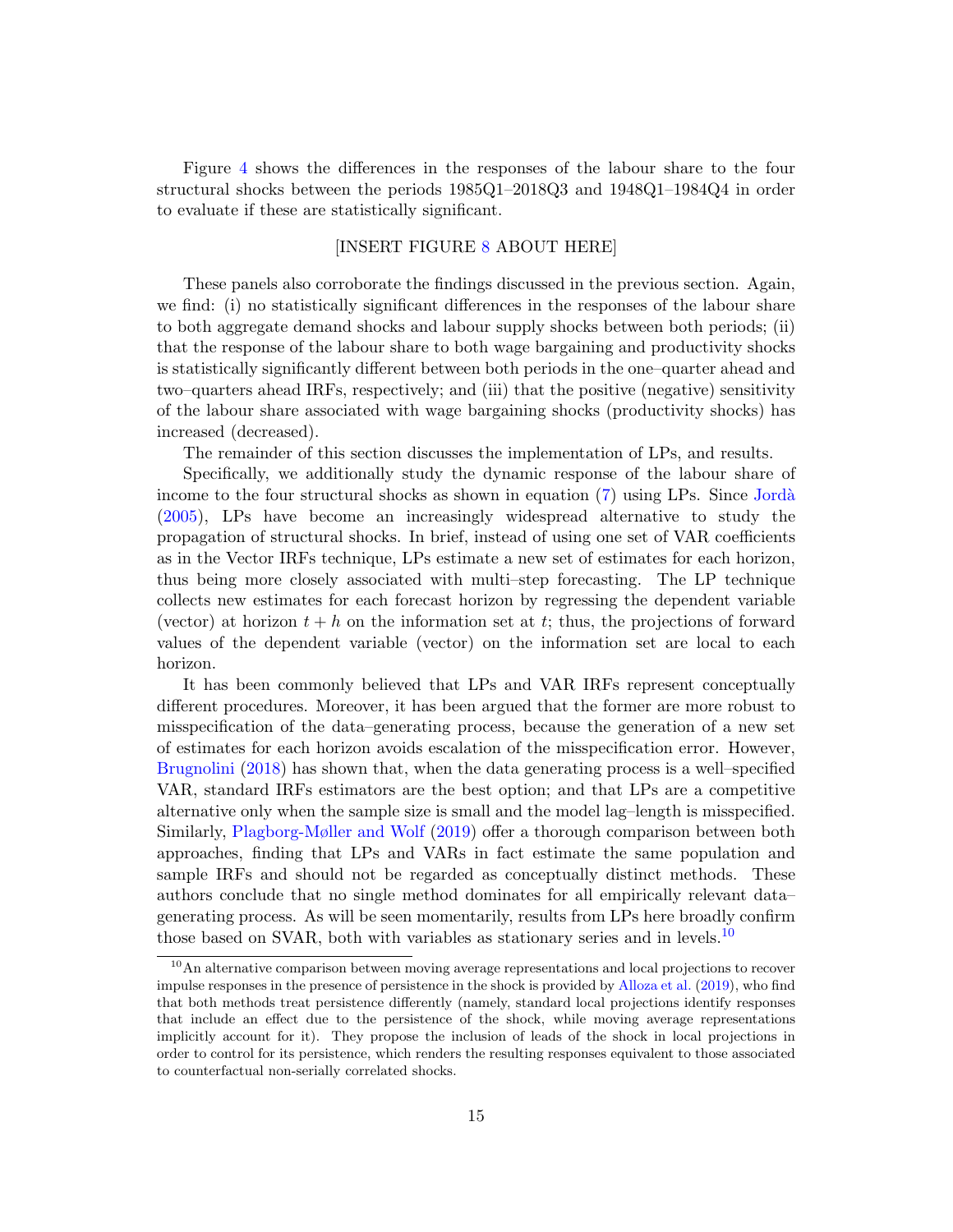First, we present the LPs CIRFs of each structural shock on  $\Delta \psi_t$  over a sixteen quarter horizon for the periods 1948Q1–1984Q4 and 1985Q1–2018Q3 in Figure [9.](#page-30-0) We then evaluate to what extent the differences in the responses of the labour share to these shocks between the two periods are statistically significant in Figure  $10<sup>11</sup>$  $10<sup>11</sup>$  $10<sup>11</sup>$ 

#### [INSERT FIGURE [9](#page-30-0) ABOUT HERE] [INSERT FIGURE [10](#page-31-0) ABOUT HERE]

The results shown above can be summarised as follows: (i) during the first period, the response of the labour share to the four structural shocks is statistically significant for at least 1 quarter, and the labour share responded mainly to productivity shocks (the elasticity is around -0.60%), followed by demand shocks  $(0.50\%)$ , wage bargaining shocks  $(0.20\%)$  and labour supply shocks  $(-0.20\%)$ ; (ii) during the second period, the response of the labour share is statistically significant only with respect to wage bargaining shocks (the elasticity is around  $0.70\%$ ), productivity shocks  $(-0.50\%)$  and aggregate demand shocks  $(0.40\%)$ ; and (iii) the only shock that presents statistically significant different effects on the labour share between the two different periods considered is the wage bargaining shock. As in the preceding analyses, (iii) confirms the growing importance of wage bargaining shocks in order to explain changes of the US labour share.

Second, Figures [11](#page-32-0) and [12](#page-33-0) show the LPs IRFs of each structural shock on  $\psi_t$  for the two subperiods<sup>[12](#page-17-1)</sup> and the differences in the responses of  $\psi_t$ , respectively.

### [INSERT FIGURE [11](#page-32-0) ABOUT HERE] [INSERT FIGURE [12](#page-33-0) ABOUT HERE]

These figures show that the results obtained from the LPs IRFs considering all variables in levels are similar to the previous estimations. During the period 1948Q1–1984Q4, the labour share responded mainly to productivity shocks, aggregate demand shocks and wage bargaining shocks (the one–quarter ahead elasticities are -0.57%, 0.47% and 0.31%, respectively; and the response is statistically significant for approximately three, eleven and one quarter, respectively). With respect to the period 1985Q1–2018Q3, the labour share responded to wage bargaining shocks, productivity shocks, aggregate demand shocks and labour supply shocks (the one–quarter ahead elasticities are  $0.59\%$ ,  $-0.43\%$ ,  $0.41\%$ , and  $-0.15\%$ , respectively).<sup>[13](#page-17-2)</sup> Finally, and as before, the response of the labour share to the wage bargaining shock presents the largest statistical difference between the two periods. There is a marginal difference with respect to the responses to productivity shocks and aggregate demand shocks, too. Thus, according to these results, the sensitivity of the labour share to

<span id="page-17-0"></span><sup>&</sup>lt;sup>11</sup>Figure [B.1](#page-35-0) in Appendix B plots a direct comparison of the responses of  $\Delta \psi_t$  obtained from both LPs and VAR IRFs.

<span id="page-17-2"></span><span id="page-17-1"></span><sup>&</sup>lt;sup>12</sup>Figure [B.2](#page-36-0) in Appendix B also plots the IRFs of  $\psi_t$  to the shocks obtained using LPs and VAR.

<sup>&</sup>lt;sup>13</sup>During the Great Moderation, the response of the labour share is statistically significant for only one quarter, except for aggregate demand shocks, which have statistically significant effects also in quarters six through twelve.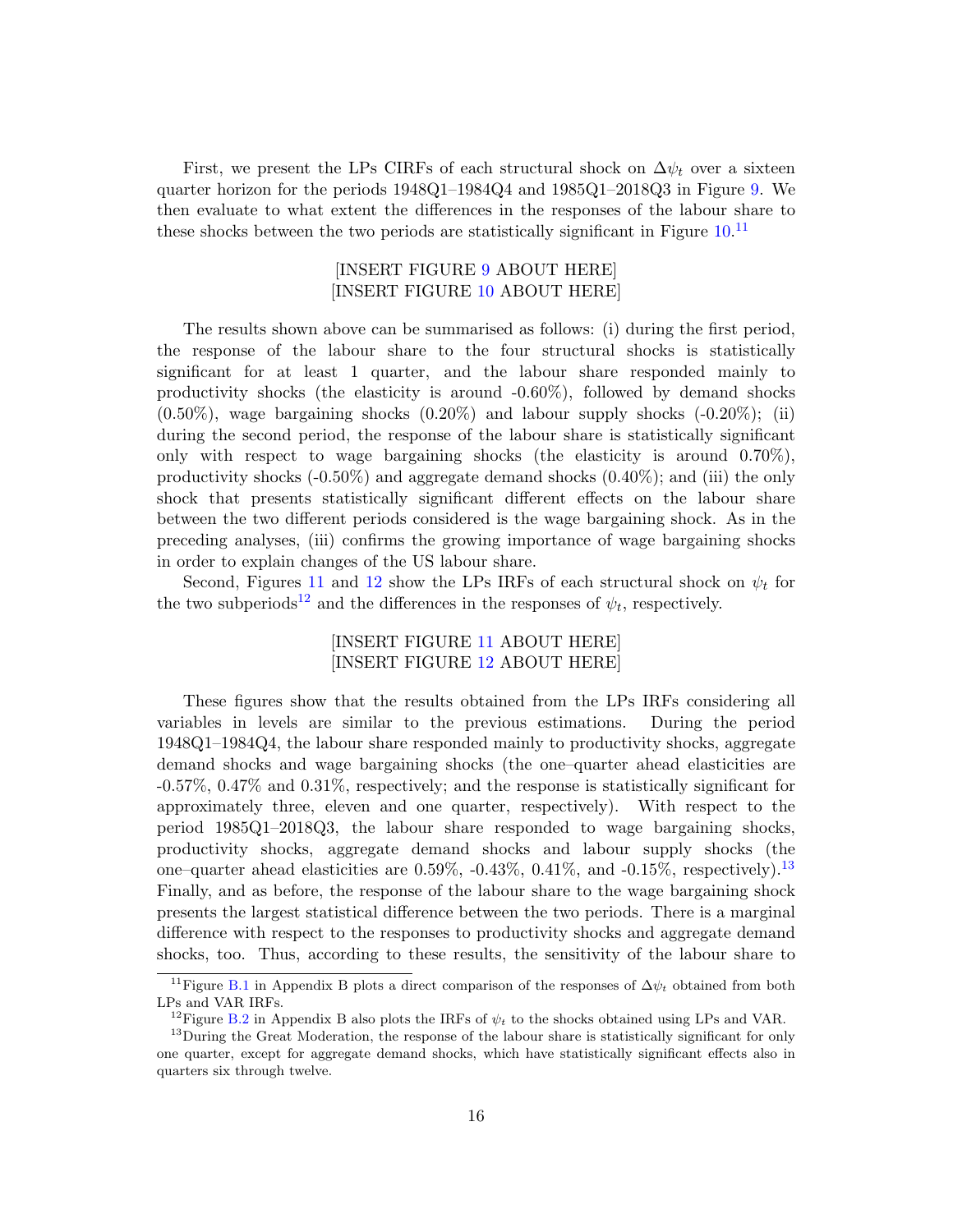wage bargaining shocks increased significantly, and it decreased with respect to both productivity and demand shocks.

### 6 Conclusions

In this paper, we propose a novel methodological approach to identify the main structural shocks affecting the US labour share of income. We utilize a Structural Vector Autoregression (SVAR) model in real GDP, unemployment, real wage and labour productivity in the immediate post–war era and Great Moderation to obtain structural shocks —namely, aggregate demand shocks, labour supply shocks, wage bargaining shocks, and productivity shocks— for both periods, conditional on plausible short–run macroeconomic restrictions. These structural shocks are then employed as regressors on the US labour share in the two periods to evaluate their relative importance via impulse response functions (IRFs). We discuss the resulting impulse response functions on their own merits, and, crucially, compare responses across the two periods.

Impulse responses from the various estimations —Vector Autoregression and local projections, with variables as stationary processes and in levels— all indicate statistically significant support for an increased importance of wage bargaining shocks for the US labour share of income during the Great Moderation. Labour productivity shocks play a statistically significant role, too —but their importance has decreased with the advent of the Great Moderation. The role of demand shocks and labour supply shocks appears to not have changed significantly across the two periods.

Lastly, our paper hints at further research questions. First, the empirical strategy applied here does not seek to identify underlying components of the four structural shocks. However, the relative importance of structural shocks to wage bargaining suggests that future research should investigate this regime shift in labour markets, and how the relevant institutions and policies interacted with other candidate variables, such as technology, globalization and monetary factors. Second, our approach remains at the aggregate level, thus overlooking important sectoral and firm-level developments (such as domestic outsourcing, or concentration of market shares), and employee-level differences (such as the well-known changes to wage and salary distributions). In summary, our findings suggest that research on the regime shift in labour markets, its underlying components, and connections to microeconomic data sets, promise further insights on the decline in the labour share.

### References

- <span id="page-18-1"></span>Alloza, D., Gonzalo, J., Sanz, C. (2019). "Dynamic effects of persistent shocks". Mimeo. [Available here](https://drive.google.com/file/d/16GPYuS4k4qsSi2iHfih9Rh3DINL7mJ1z/view) (accessed November 18th 2019).
- <span id="page-18-0"></span>Autor, D., Dorn, D., Katz, L., Patterson, C., and Van Reenen, J. (2017). "The fall of the labour share and the rise of superstar firms". *NBER Working Paper*, No. 23396.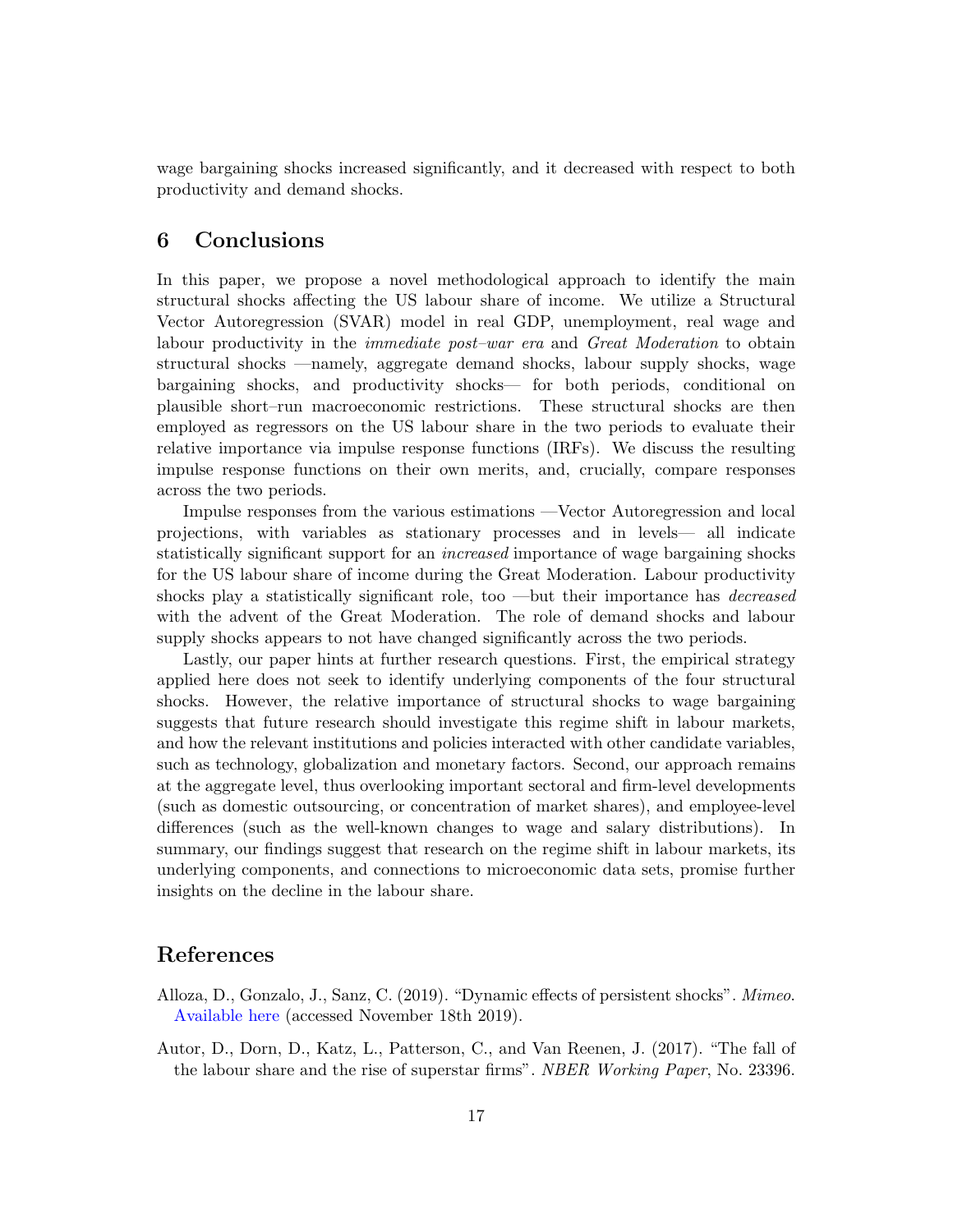- Autor, D., and Salmons, A. (2018). "Is automation labour-displacing? Productivity growth, employment, and the labour share". NBER Working Paper, No. 24871.
- <span id="page-19-10"></span>Bacchiocchi, E., and Fanelli, L. (2015). "Identification in structural vector autoregressive models with structural changes, with an application to US monetary policy". Oxford Bulletin of Economics and Statistics, 77(6): 761-779.
- <span id="page-19-5"></span>Barkai, S. (2017). "Declining labour and capital shares". University of Chicago. Mimeo. [Available here](https://home.uchicago.edu/~barkai/doc/BarkaiDeclininglabourCapital.pdf) (accessed September 18th 2019).
- <span id="page-19-8"></span>Basu, D., and Gautham, L. (2019). "What is the Impact of an Exogenous Shock to the Wage Share? VAR Results for the US Economy, 1973–2018". UMASS Amherst Economics Working Papers, No. 2019–08.
- <span id="page-19-3"></span>Blanchard, O., and Giavazzi, F. (2003). "Macroeconomic effects of regulation and deregulation in goods and labour markets". Quarterly Journal of Economics, 118(3): 879-907.
- <span id="page-19-12"></span>Brugnolini, L. (2018). "About local projection impulse response function reliability". CEIS Working Paper, No. 440.
- <span id="page-19-6"></span>Chirinko, R.S., and Mallick, D. (2017). "The substitution elasticity, factor shares, and the low–frequency panel model". American Economic Journal: Macroeconomics,  $9(4): 225 - 253.$
- <span id="page-19-2"></span>Ciminelli, G., Duval, R., and Furceri, D. (2018). "Employment protection deregulation and labour shares in advanced economies". IMF Working Paper, No. 18/186.
- <span id="page-19-1"></span>Dünhaupt, P. (2017). "Determinants of labour's income share in the era of financialisation". Cambridge Journal of Economics, 41(1): 283-306.
- <span id="page-19-11"></span>Elliott, G., Rothenberg, T.J., and Stock, J.H. (1996). "Efficient tests for an autoregressive unit root". Econometrica, 64(4): 813-836.
- <span id="page-19-0"></span>Elsby, M. W., Hobijn, B., and Sahin, A. (2013). "The decline of the US labour share". Brookings Papers on Economic Activity, 44(2): 1-63.
- <span id="page-19-4"></span>Ergül, O., and Göksel, T.  $(2019)$ . "The effects of technological development on the labour share of national income". Economic Modelling, forthcoming.
- <span id="page-19-9"></span>Fogli, A., and Perri, F. (2006). "The 'Great Moderation' and the US external imbalance". NBER Working Paper, No. 12708.
- <span id="page-19-7"></span>Foroni, C., Furlanetto, F., and Lepetit, A. (2018). "labour suppply factors and economic fluctuations". *International Economic Review*, 59(3): 1491-1510.
- Furceri, D., and Ostry, J. (2019). "Robust determinants of income inequality". Oxford Review of Economic Policy, 35(3): 490-517.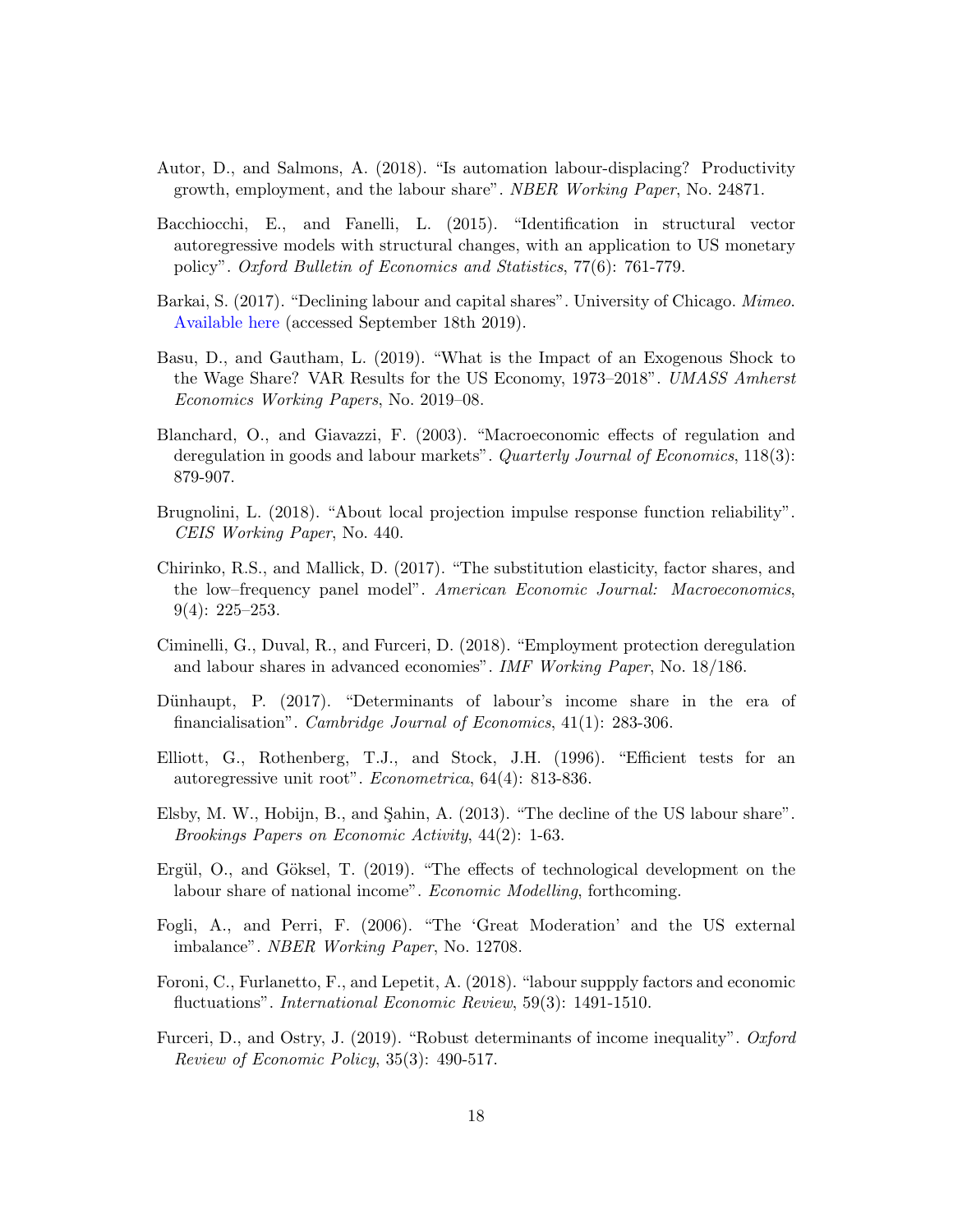- <span id="page-20-0"></span>Giannoni, M., and Merterns, K. (2019). "Outsourcing, markups and the labour share". Mimeo. [Available here](https://karelmertenscom.files.wordpress.com/2019/03/mg_outsourcing_03_20_2019.pdf) (accessed September 18th 2019).
- <span id="page-20-3"></span>Hein, E. (2013). "Finance-dominated capitalism and re-distribution of income: a Kaleckian perspective". Cambridge Journal of Economics, 39(3): 907-934.
- <span id="page-20-12"></span>Jordà,  $\dot{O}$ . (2005). "Estimation and inference of impulse responses by local projections". American Economic Review, 95(1): 161-182.
- <span id="page-20-5"></span>Karabarbounis, L., and Neiman, B. (2013). "The global decline of the labour share". Quarterly Journal of Economics, 129(1): 61-103.
- <span id="page-20-7"></span>Kilian, L. (2009). "Not all oil price shocks are alike: Disentangling demand and supply shocks in the crude oil market". American Economic Review, 99(3): 1053-1069.
- Koh, D., Santaeulalia-Llopis, R., and Zheng, Y. (2016). "labour share decline and intellectual property products capital". Barcelona GSE Working Paper, No. 927.
- <span id="page-20-11"></span>Kwiatkowski, D., Phillips, P. C., Schmidt, P., and Shin, Y. (1992). "Testing the null hypothesis of stationarity against the alternative of a unit root: How sure are we that economic time series have a unit root?". Journal of Econometrics, 54(1-3): 159-178.
- <span id="page-20-1"></span>Mendieta–Muñoz, I., Rada, C., and von Arnim, R. (2019) "The decline of the US labour share across sectors." Mimeo.
- <span id="page-20-9"></span>Murphy, K., and Topel, R. (1985). "Estimation and inference in two-step econometric models". Journal of Business and Economic Statistics, 3(4): 370–379.
- <span id="page-20-10"></span>Ng, S., and Perron, P. (1995). "Unit root tests in ARMA models with data-dependent methods for the selection of the truncation lag". Journal of the American Statistical Association, 90(429): 268-281.
- <span id="page-20-8"></span>Pagan, A. (1984). "Econometric issues in the analysis of regressions with generated regressors". International Economic Review, 25(1): 221–247.
- <span id="page-20-2"></span>Pariboni, R., and Tridico, P. (2019). "labour share decline, financialisation and structural change". Cambridge Journal of Economics, 43(4): 1073-1102.
- <span id="page-20-13"></span>Plagborg-Møller, M., and Wolf, C. K. (2019). "Local projections and VARs estimate the same impulse responses". Mimeo. [Available here](https://scholar.princeton.edu/sites/default/files/mikkelpm/files/lp_var.pdf) (accessed September 18th 2019).
- <span id="page-20-4"></span>Rada, C., and Kiefer, D. (2016). "Distribution–utilization interactions: A race to the bottom among OECD countries". Metroeconomica, 67(2): 477–498.
- <span id="page-20-6"></span>Raval, D. (2017). "What's wrong with Capital in the Twenty–First Century's model?". In Boushey, H., DeLong, J.B., and Steinbaum, M. (eds). After Piketty: The Agenda for Economics and Inequality. Cambridge: Harvard University Press, pp. 75–98.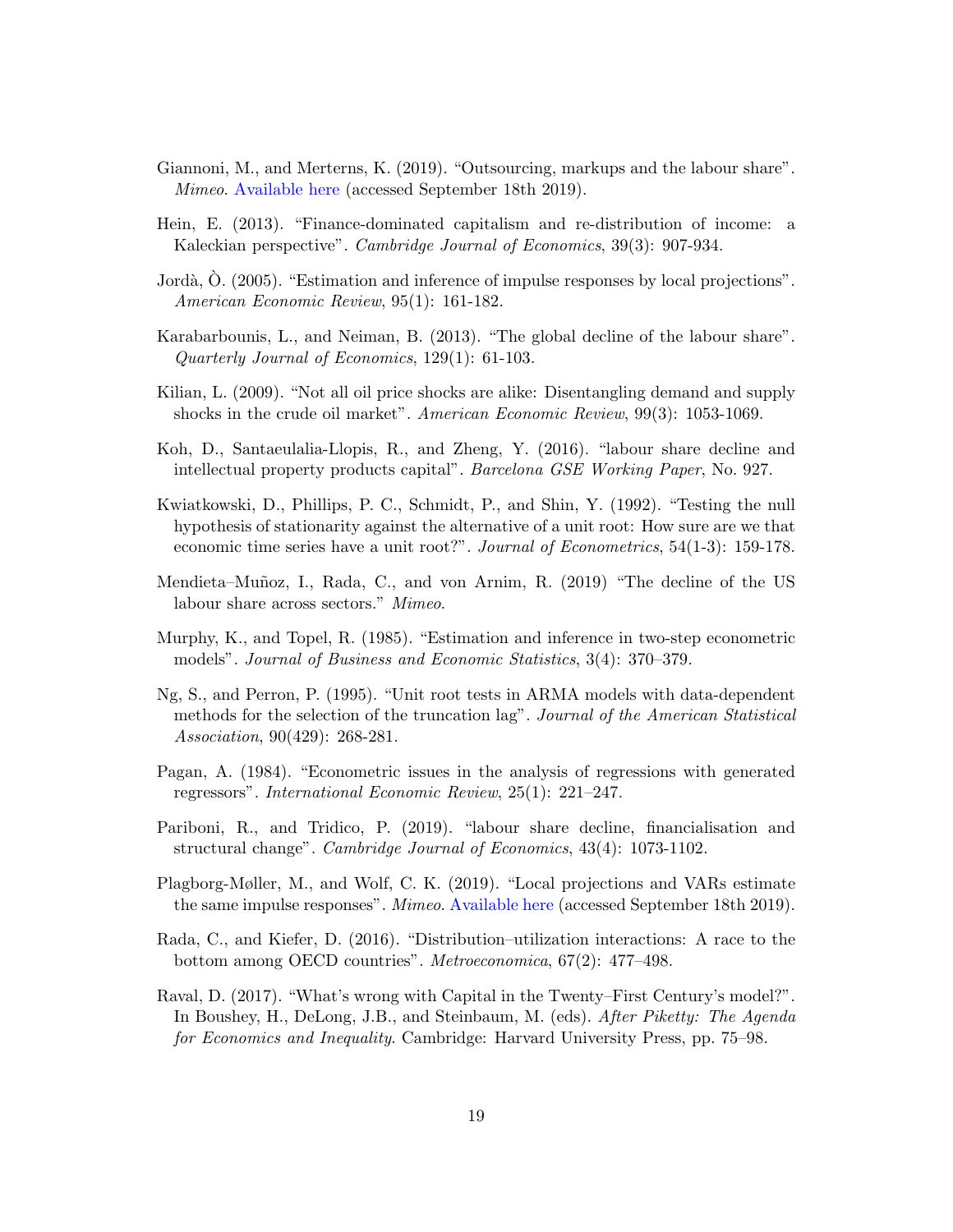- <span id="page-21-1"></span>Said, S. E., and Dickey, D. A. (1984). "Testing for unit roots in autoregressive-moving average models of unknown order". Biometrika, 71(3): 599-607.
- <span id="page-21-0"></span>Stock, J. H., and Watson, M. W. (2002). "Has the business cycle changed and why?". NBER Macroeconomics Annual, 17: 159-218.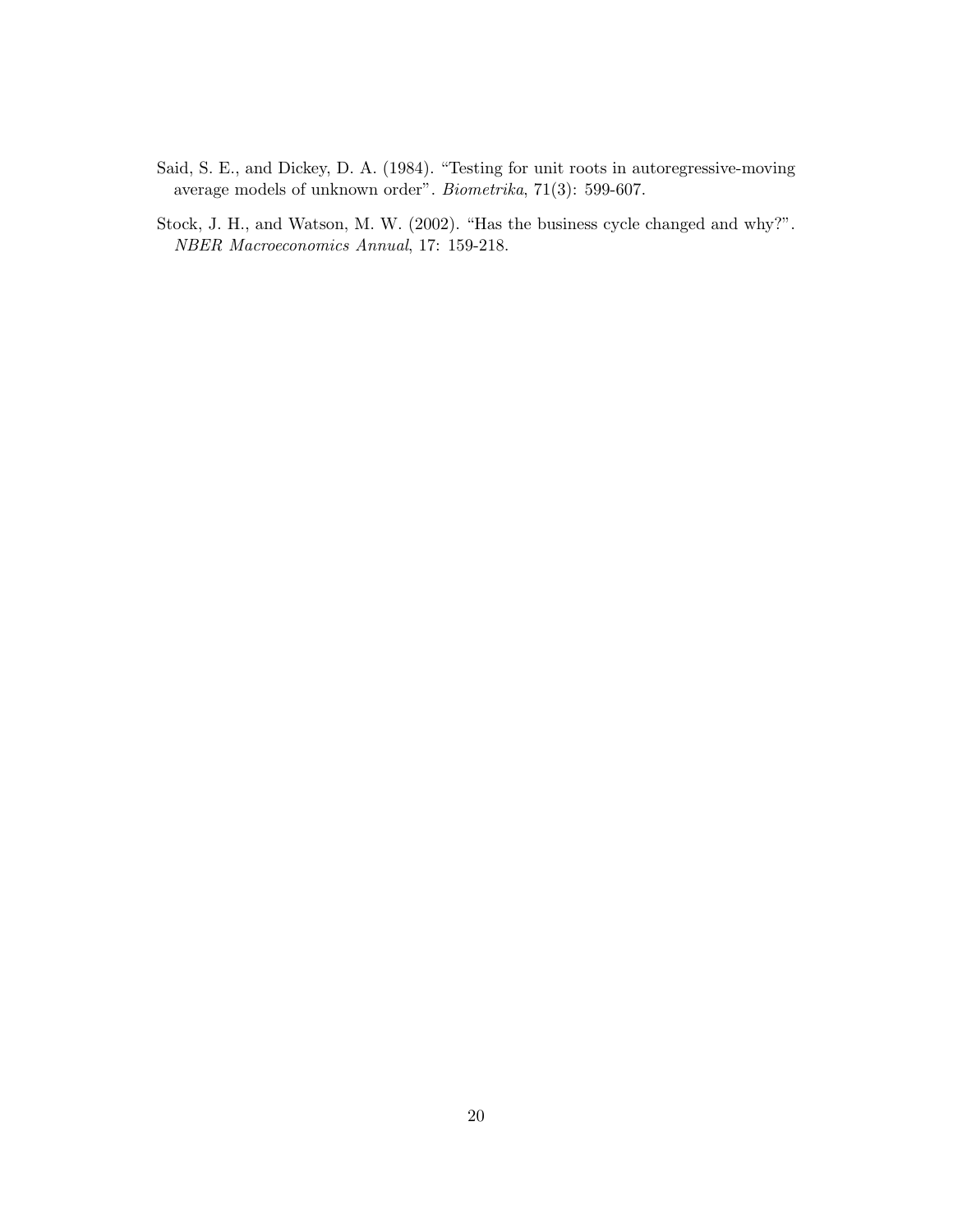<span id="page-22-0"></span>

Figure 1: Impulse-responses derived from the SVAR model for the period 1948Q1–1984Q4 (considering all variables as stationary processes). These figures show the impulse-responses obtained from the identification strategy based on model  $(6)$ . The dynamic responses of the variables to a 1% aggregate demand shock, 1 percentage point labour supply shock, 1% wage bargaining shock and 1% productivity shock are shown in blue, black, green and red, respectively. Orange dotted lines correspond to the respective 95% asymptotic confidence intervals. The horizontal axis shows quarters ahead in all figures.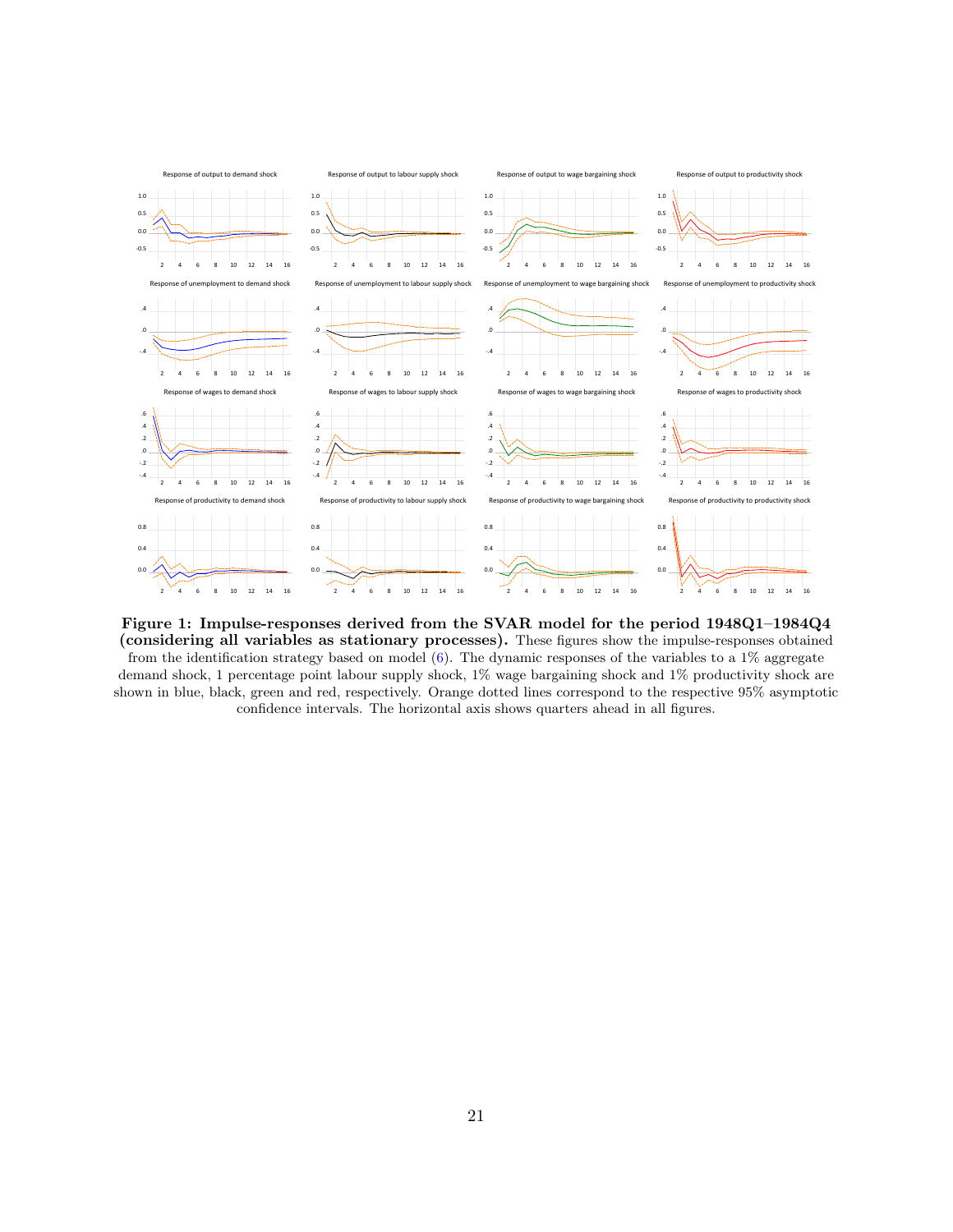<span id="page-23-0"></span>

Figure 2: Impulse-responses derived from the SVAR model for the period 1985Q1–2018Q3 (considering all variables as stationary processes). These figures show the impulse-responses obtained from the identification strategy based on model  $(6)$ . The dynamic responses of the variables to a 1% aggregate demand shock, 1 percentage point labour supply shock, 1% wage bargaining shock and 1% productivity shock are shown in blue, black, green and red, respectively. Orange dotted lines correspond to the respective 95% asymptotic confidence intervals. The horizontal axis shows quarters ahead in all figures.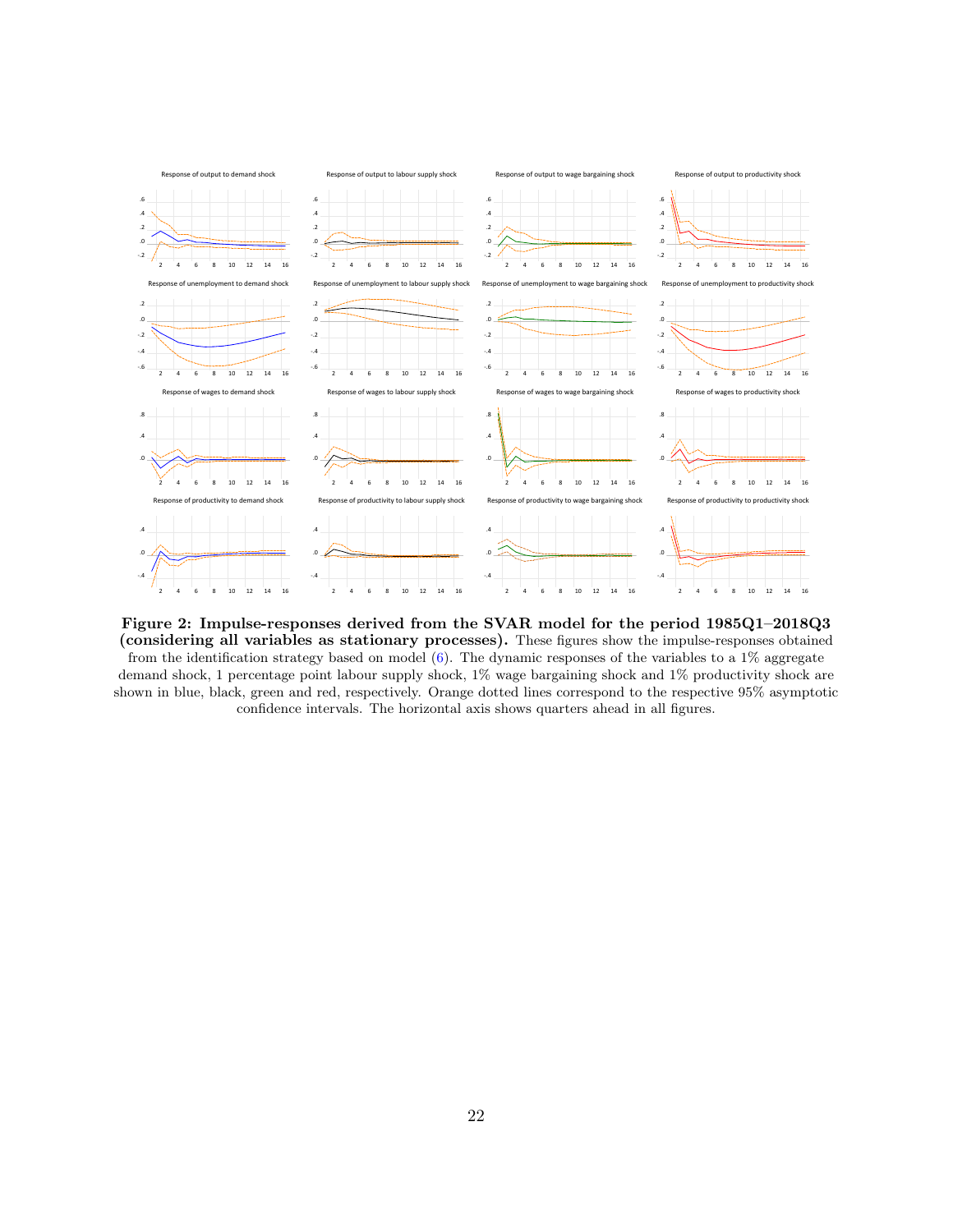<span id="page-24-0"></span>

(a) Accumulated response of the labour share to a 1% aggregate demand shock



(c) Accumulated response of the labour share to a 1% wage bargaining shock



(b) Accumulated response of the labour share to a 1 percentage point labour supply shock



(d) Accumulated response of the labour share to a 1% productivity shock

Figure 3: Accumulated responses of the labour share to structural shocks for the periods 1948Q1–1984Q4 and 1985Q1–2018Q3. These figures correspond to the Cumulative Impulse-Response Functions (CIRFs) of the first-differences of the labour share  $(\Delta \psi_t)$  with respect to the different structural innovations. Orange dotted lines correspond to the respective bootstrapped 95% confidence intervals (5,000 replications in all cases). The horizontal axis shows quarters ahead in all figures.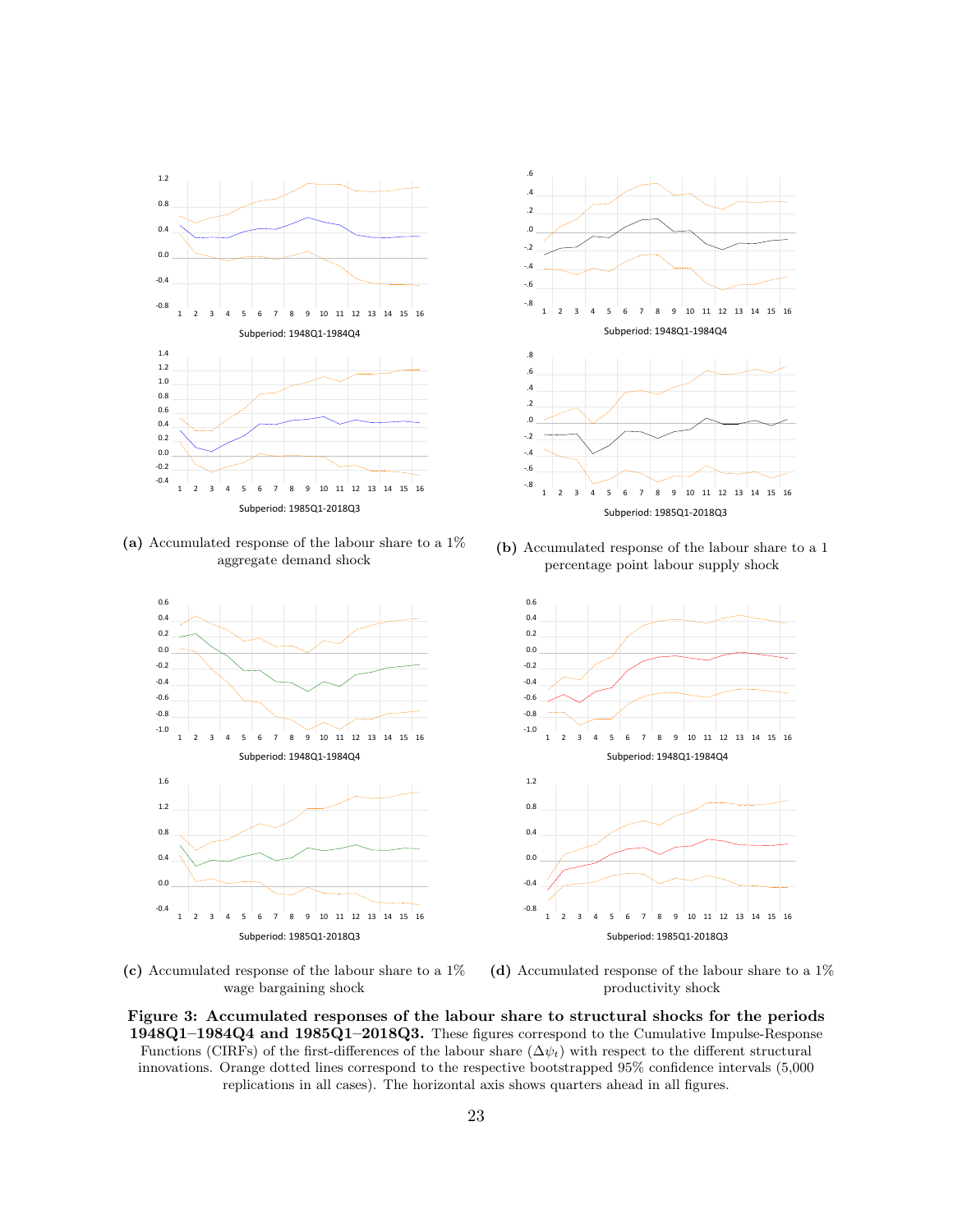<span id="page-25-0"></span>

Figure 4: Differences in the accumulated responses of the labour share to structural shocks between the periods 1948Q1–1984Q4 and 1985Q1–2018Q3. These figures correspond to the cumulative responses of the first-differences of the labour share  $(\Delta \psi_t)$  to the structural shocks for the period 1985Q1–2018Q3 minus the ones for the period 1948Q1–1984Q4 (both shown in Figure [3\)](#page-24-0). The differences in the cumulative responses of  $\Delta \psi_t$  to a 1% aggregate demand shock, 1 percentage point labour supply shock, 1% wage bargaining shock and 1% productivity shocks between both subperiods are shown in blue, black, green and red, respectively. Orange dotted lines correspond to the respective bootstrapped 95% confidence intervals (5,000 replications in all cases). The horizontal axis shows quarters ahead in all figures.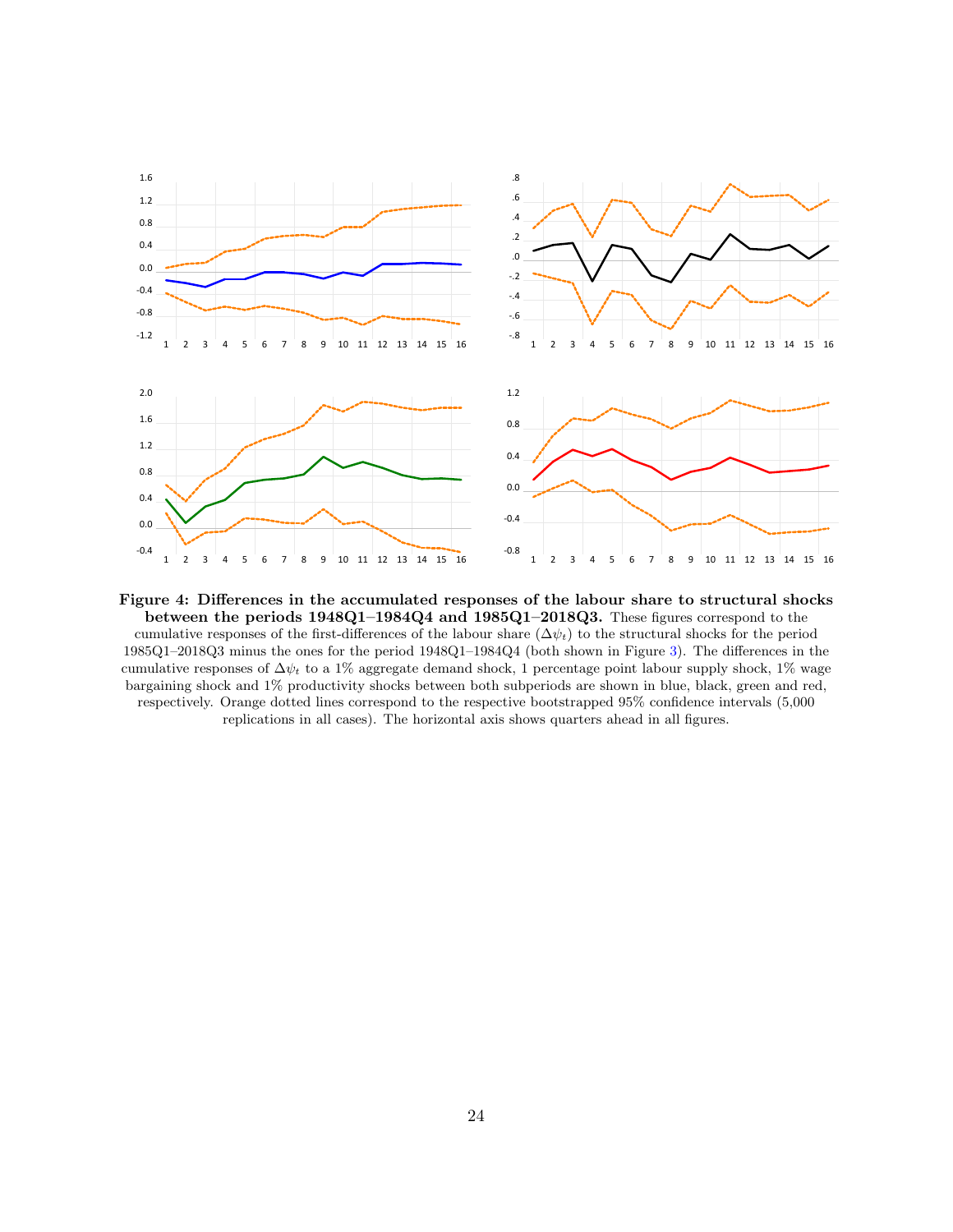<span id="page-26-0"></span>

Figure 5: Impulse-responses derived from the SVAR model for the period 1948Q1–1984Q4 (considering all variables in levels). These figures show the impulse-responses obtained from the identification strategy based on model  $(6)$ . The dynamic responses of the variables to a 1% aggregate demand shock, 1 percentage point labour supply shock, 1% wage bargaining shock and 1% productivity shock are shown in blue, black, green and red, respectively. Orange dotted lines correspond to the respective 95% asymptotic confidence intervals. The horizontal axis shows quarters ahead in all figures.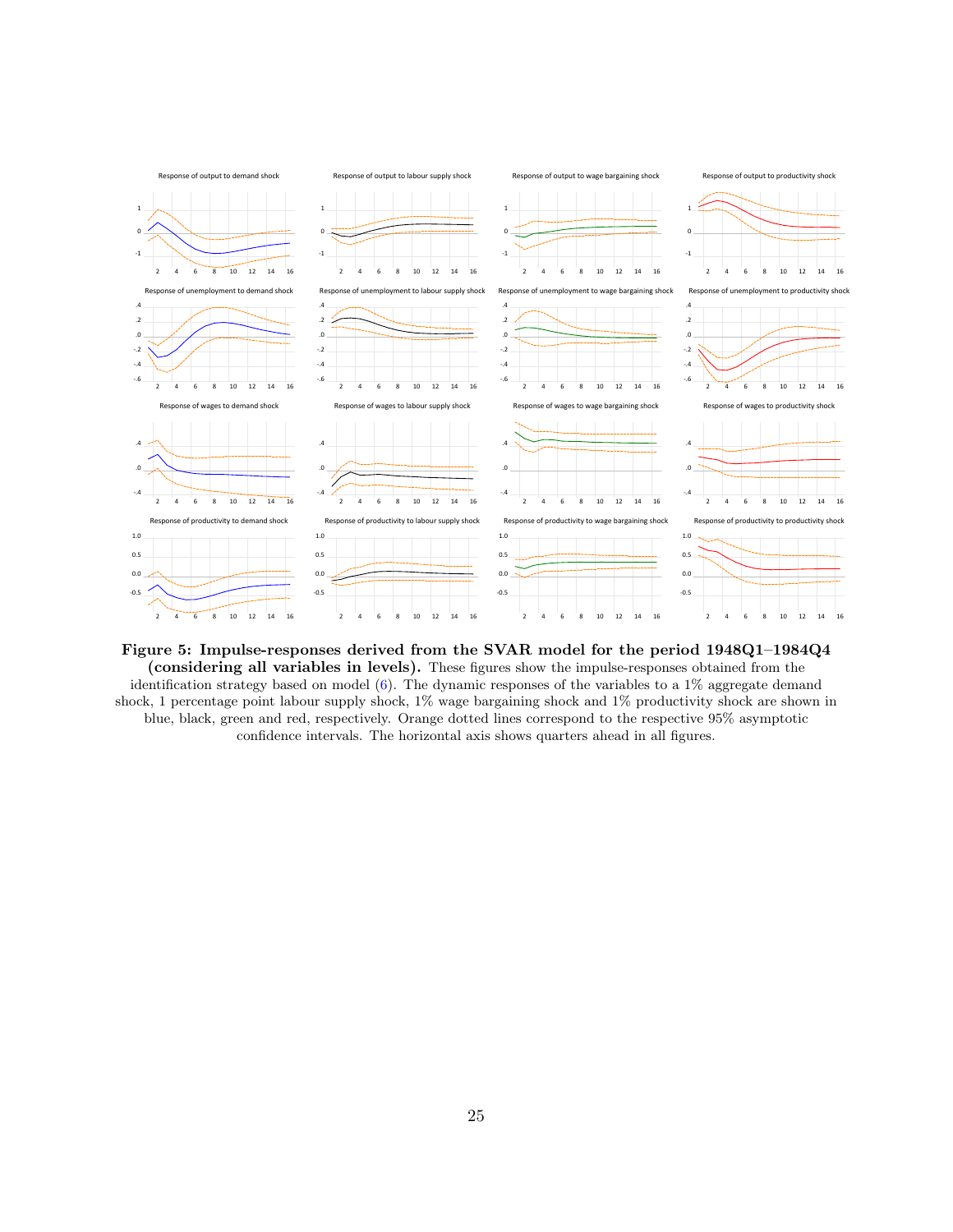<span id="page-27-0"></span>

Figure 6: Impulse-responses derived from the SVAR model for the period 1985Q1–2018Q3 (considering all variables in levels). These figures show the impulse-responses obtained from the identification strategy based on model  $(6)$ . The dynamic responses of the variables to a 1% aggregate demand shock, 1 percentage point labour supply shock, 1% wage bargaining shock and 1% productivity shock are shown in blue, black, green and red, respectively. Orange dotted lines correspond to the respective 95% asymptotic confidence intervals. The horizontal axis shows quarters ahead in all figures.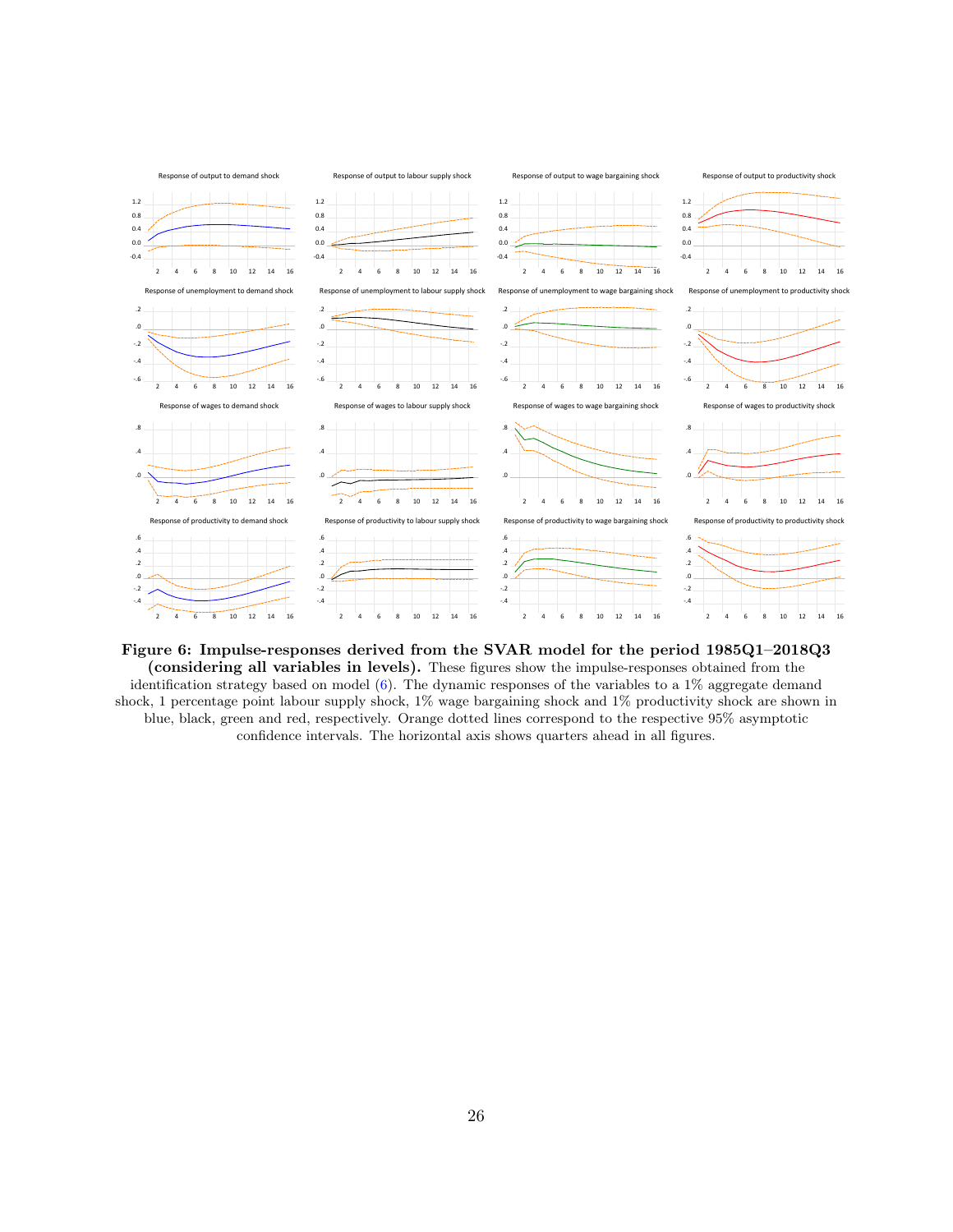<span id="page-28-0"></span>

(a) Response of the labour share to a 1% aggregate demand shock



(c) Response of the labour share to a 1% wage bargaining shock



(b) Response of the labour share to a 1 percentage point labour supply shock



(d) Response of the labour share to a 1% productivity shock

Figure 7: Responses of the labour share to structural shocks for the subperiods 1948Q1–1984Q4 and 1985Q1–2018Q3. These figures correspond to the Impulse-Response Functions (IRFs) of the labour share  $(\psi_t)$  with respect to the different structural innovations. Orange dotted lines correspond to the respective bootstrapped 95% confidence intervals (5,000 replications in all cases). The horizontal axis shows quarters ahead in all figures.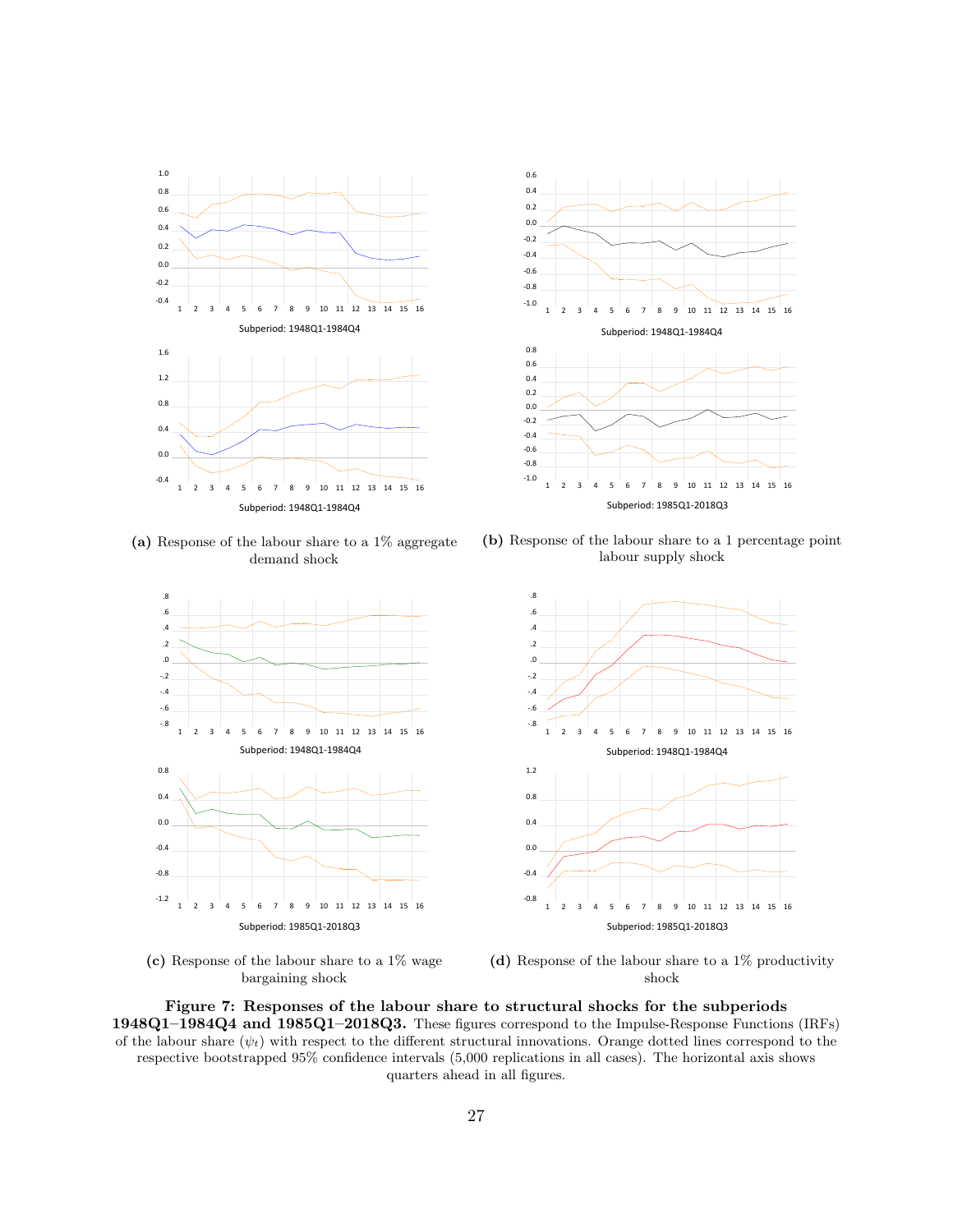<span id="page-29-0"></span>

Figure 8: Differences in the responses of the labour share to structural shocks between the subperiods 1948Q1–1984Q4 and 1985Q1–2018Q3. These figures correspond to the responses of the labour share  $(\psi_t)$  to the structural shocks for the subperiod 1985Q1–2018Q3 minus the ones for the subperiod 1948Q1–1984Q4 (both shown in Figure [7\)](#page-28-0). The differences in the responses of  $\psi_t$  to a 1% aggregate demand shock, 1 percentage point labour supply shock, 1% wage bargaining shocks and 1% productivity shocks between both subperiods are shown in blue, black, green and red, respectively. Orange dotted lines correspond to the respective bootstrapped 95% confidence intervals. The horizontal axis shows quarters ahead in all figures.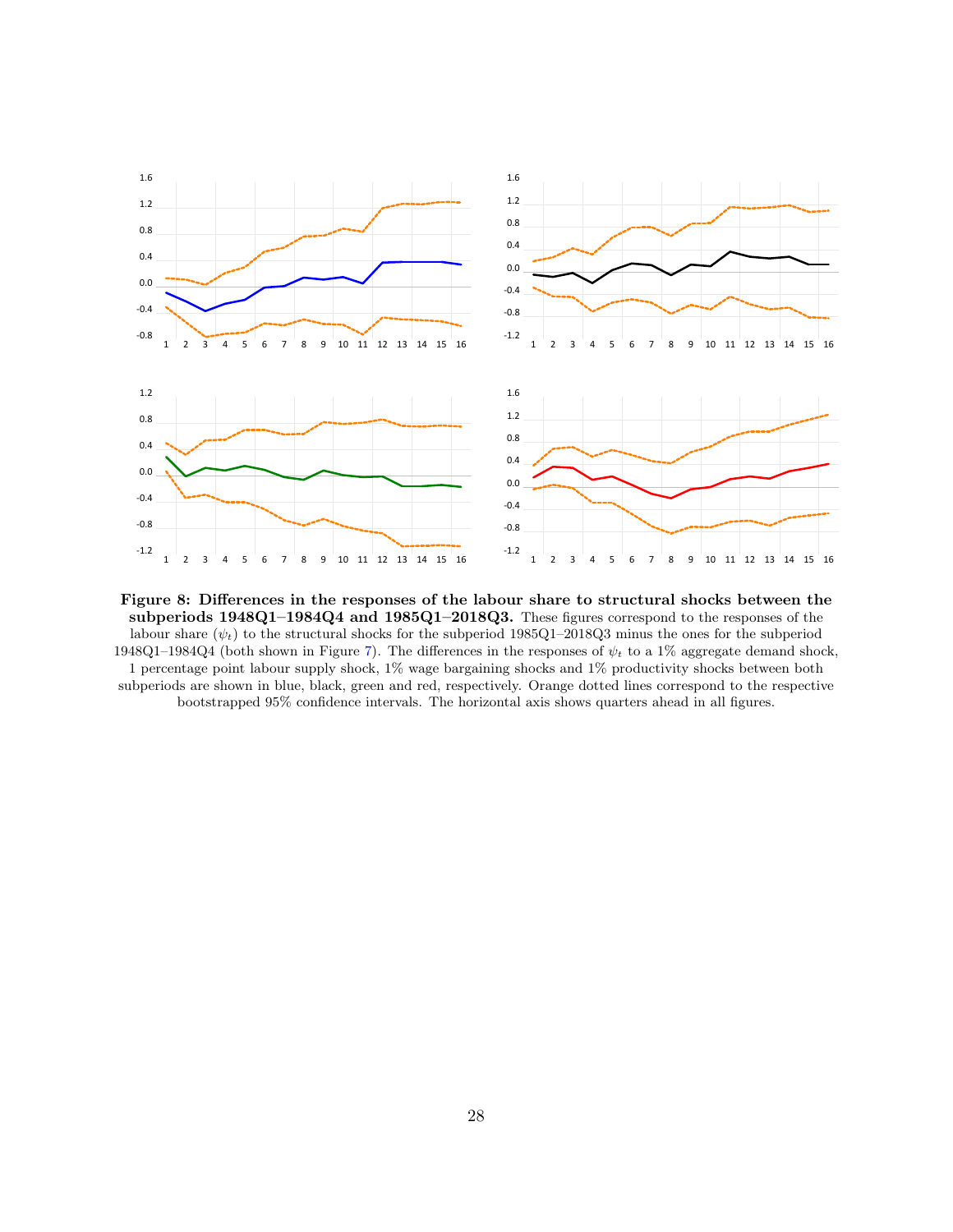<span id="page-30-0"></span>

(a) Accumulated response of the labour share to a 1% aggregate demand shock



(c) Accumulated response of the labour share to a 1% wage bargaining shock



(b) Accumulated response of the labour share to a 1 percentage point labour supply shock



(d) Accumulated response of the labour share to a  $1\%$ productivity shock

Figure 9: Accumulated responses of the labour share to structural shocks for the periods 1948Q1–1984Q4 and 1985Q1–2018Q3 obtained via local projections. These figures correspond to the Cumulative Impulse-Response Functions (CIRFs) of the first-differences of the labour share  $(\Delta \psi_t)$  with respect to the different structural innovations obtained via local projections. Orange dotted lines correspond to the respective marginal 95% confidence intervals. The horizontal axis shows quarters ahead in all figures.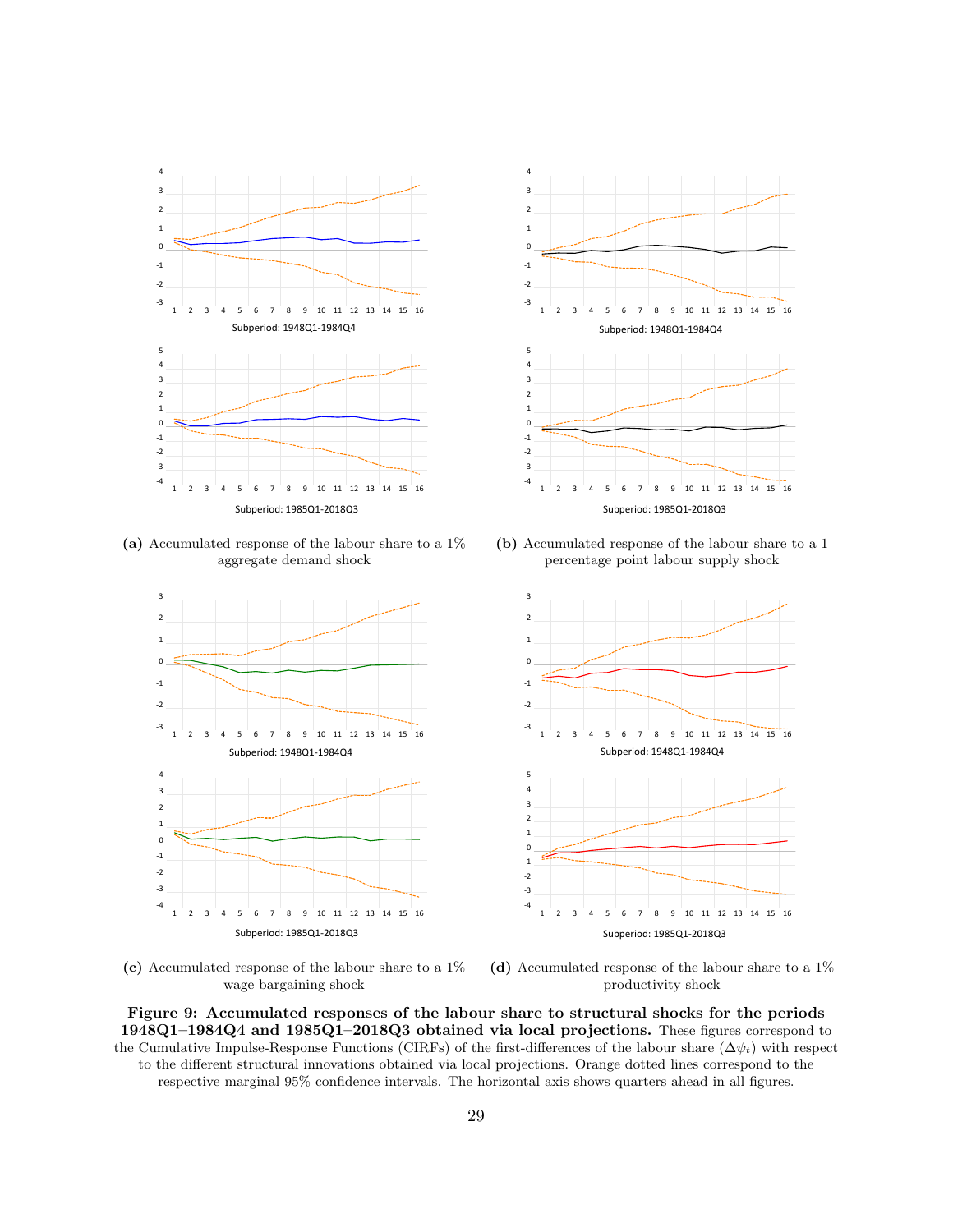<span id="page-31-0"></span>

Figure 10: Differences in the accumulated responses of the labour share to structural shocks between the periods 1948Q1–1984Q4 and 1985Q1–2018Q3 obtained via local projections. These figures correspond to the cumulative responses of the first-differences of the labour share ( $\Delta\psi_t$ ) to the structural shocks for the subperiod 1985Q1–2018Q3 minus the ones for the subperiod 1948Q1–1984Q4 obtained via local projections (both shown in Figure [9\)](#page-30-0). The differences in the cumulative responses of  $\Delta \psi_t$  to a 1% aggregate demand shock, 1 percentage point labour supply shock, 1% wage bargaining shock and 1% productivity shocks between both subperiods are shown in blue, black, green and red, respectively. Orange dotted lines correspond to the respective marginal 95% confidence intervals. The horizontal axis shows quarters ahead in all figures.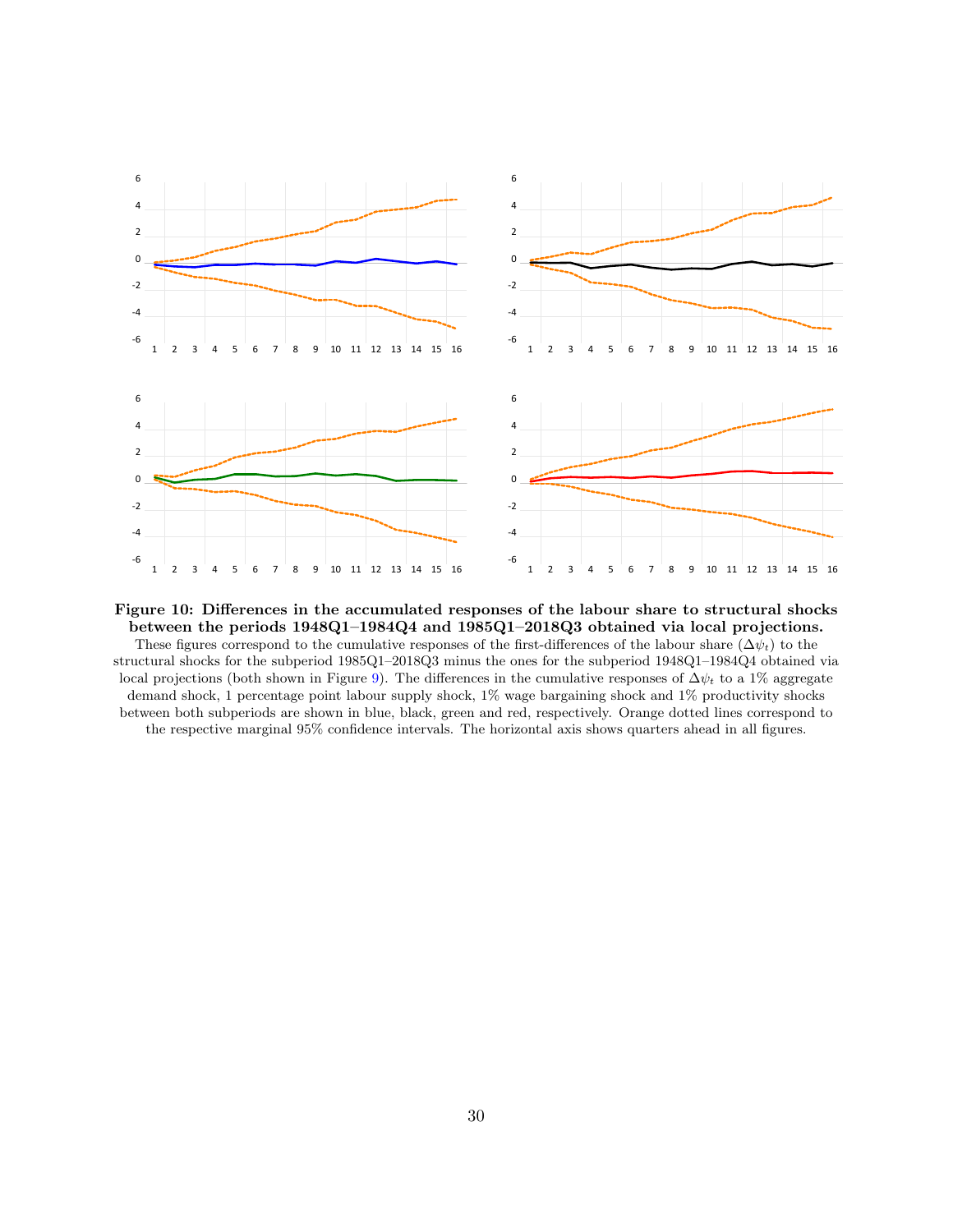<span id="page-32-0"></span>

(a) Response of the labour share to a 1% aggregate demand shock



(c) Response of the labour share to a 1% wage bargaining shock



(b) Response of the labour share to a 1 percentage point labour supply shock



(d) Response of the labour share to a 1% productivity shock

Figure 11: Responses of the labour share to structural shocks for the subperiods 1948Q1–1984Q4 and 1985Q1–2018Q3 obtained via local projections. These figures correspond to the Impulse-Response Functions (IRFs) of the labour share  $(\psi_t)$  with respect to the different structural innovations obtained via local projections. Orange dotted lines correspond to the respective marginal 95% confidence intervals. The horizontal axis shows quarters ahead in all figures.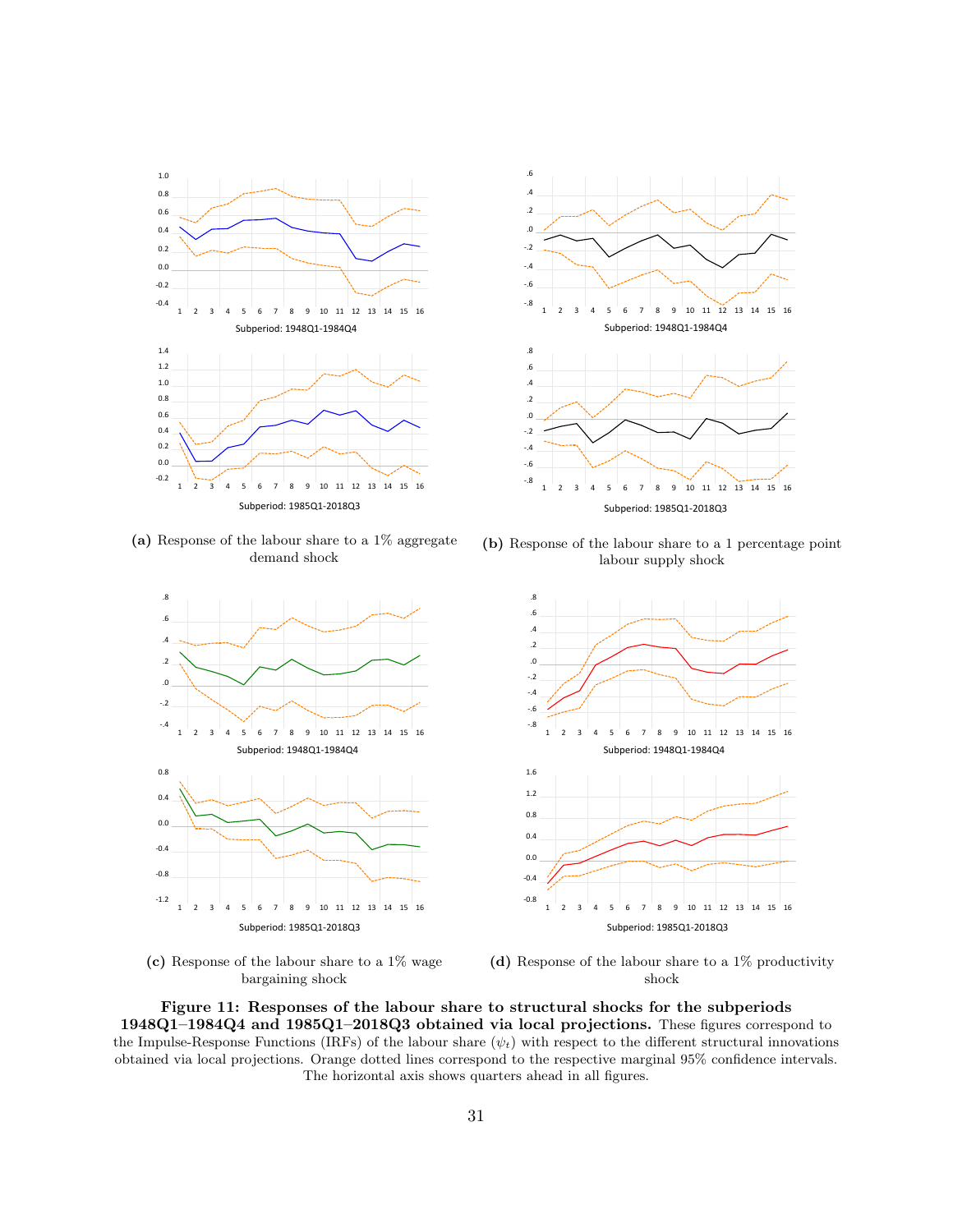<span id="page-33-0"></span>

Figure 12: Differences in the responses of the labour share to structural shocks between the subperiods 1948Q1-1984Q4 and 1985Q1-2018Q3 obtained via local projections. These figures correspond to the responses of the labour share  $(\psi_t)$  to the structural shocks obtained using local projections for the subperiod 1985Q1–2018Q3 minus the ones for the subperiod 1948Q1–1984Q4 (both shown in Figure [11\)](#page-32-0). The differences in the responses of  $\psi_t$  to a 1% aggregate demand shock, 1 percentage point labour supply shock, 1% wage bargaining shocks and 1% productivity shocks between both subperiods are shown in blue, black, green and red, respectively. Orange dotted lines correspond to the respective marginal 95% confidence intervals. The horizontal axis shows quarters ahead in all figures.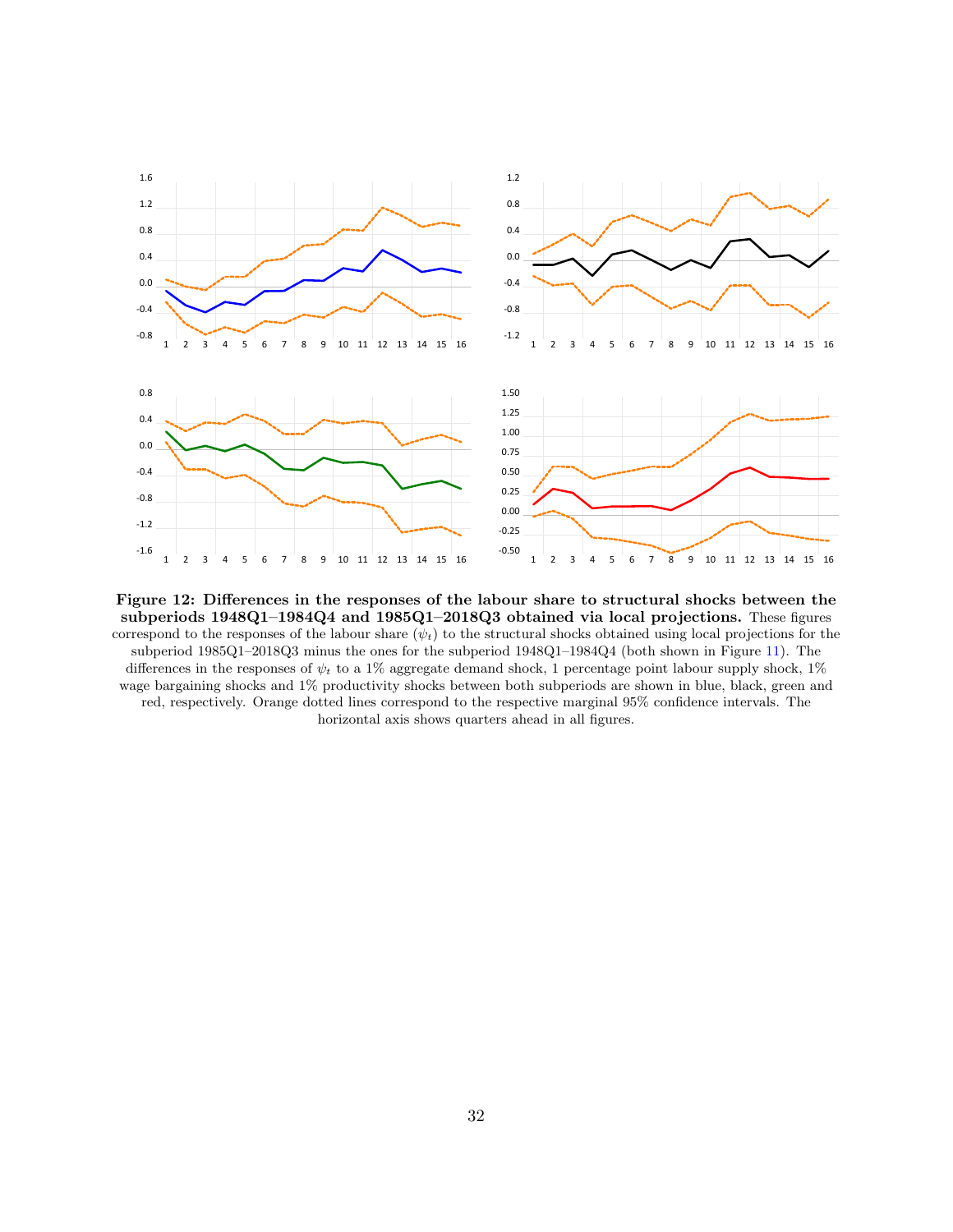<span id="page-34-0"></span>

## A Evolution of the structural shocks

Figure A.1: USA. Historical evolution of the structural shocks in the two subperiods. These figures correspond to the structural residuals implied by the identification strategy presented in model [\(6\)](#page-9-0), averaged to annual frequencies. In the left panel, the first year (1948) is hence not included. The structural innovations are presented as follows: aggregate demand shock is shown in blue, labour supply shock is shown in black, wage bargaining shock is shown in green, and productivity shock is shown in red.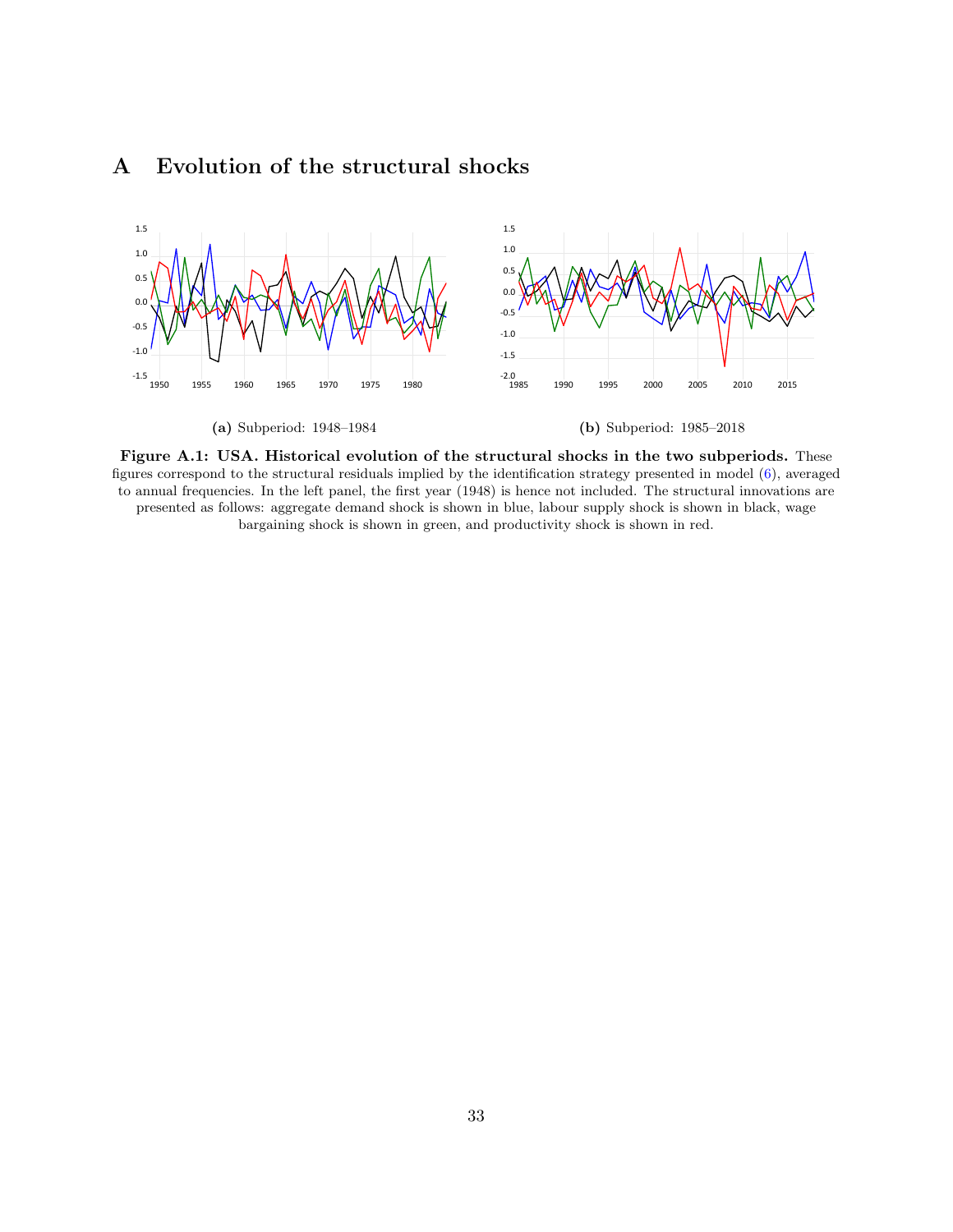B Impulse-response functions obtained via Local Projections and Vector Autoregressions

<span id="page-35-0"></span>

(a) Response of the labour share to a 1% aggregate demand shock



(c) Response of the labour share to a 1% wage bargaining shock



(b) Response of the labour share to a 1 percentage point labour supply shock



(d) Response of the labour share to a 1% productivity shock

Figure B.1: Comparison of the impulse-responses of the first-differences of the labour share  $(\Delta \psi_t)$  to structural shocks for the subperiods 1948Q1–1984Q4 and 1985Q1–2018Q3 obtained via local projections and Vector Autoregressions. These figures correspond to the Impulse-Response Functions (IRFs) of  $\Delta \psi_t$  with respect to the different structural innovations obtained via local projections and Vector Autoregressions. Orange dotted lines correspond to the respective marginal 95% confidence intervals around the local projections estimates. Pink straight lines with circles correspond to the VAR IRFs used to construct the Cumulative IRFs shown in Figure [3.](#page-24-0) The horizontal axis shows quarters ahead in all figures.